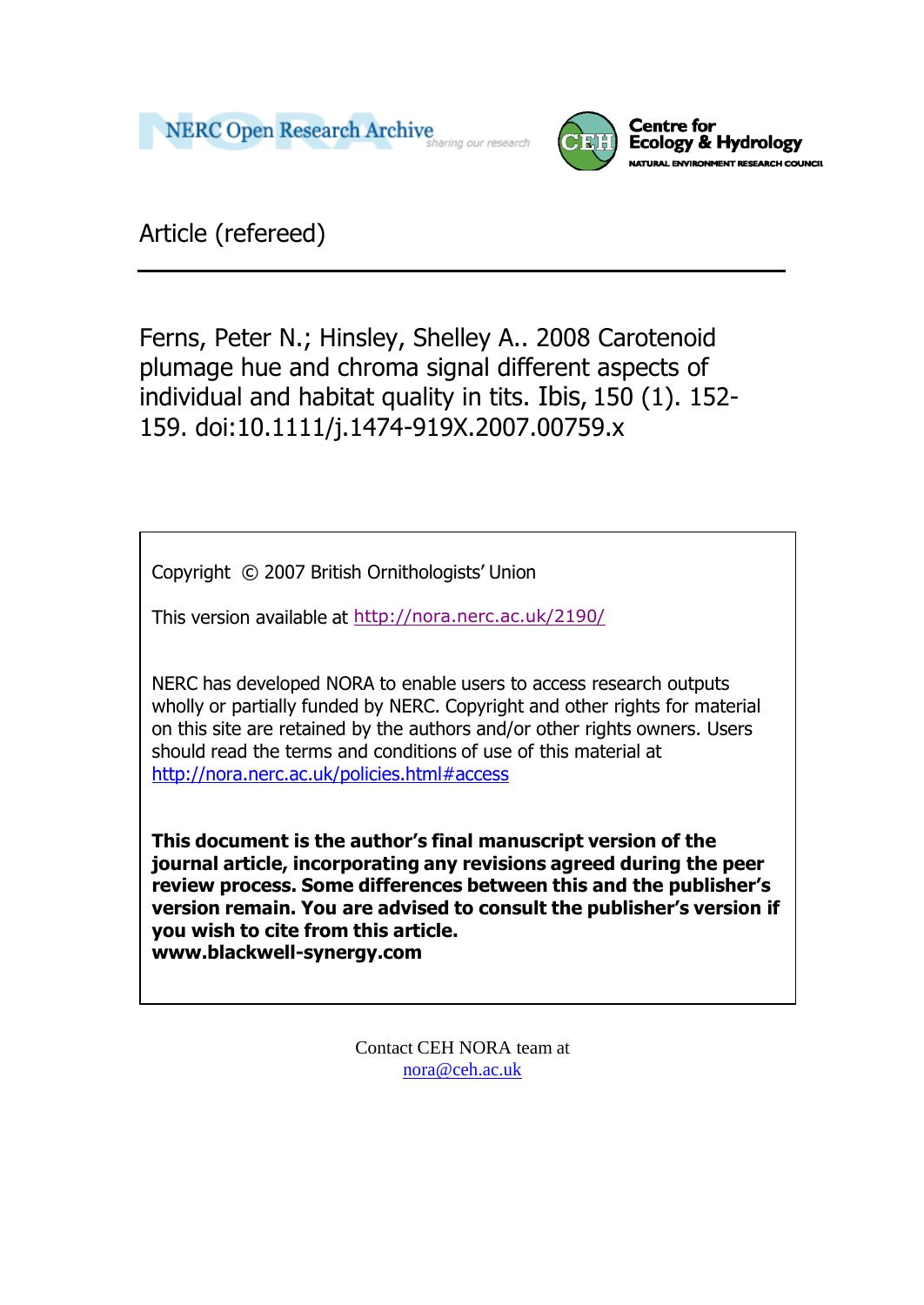# **Carotenoid plumage hue and chroma signal different aspects of individual and habitat quality in tits**

PETER N. FERNS $^1^\star$  AND SHELLEY A. HINSLEY $^2$ *<sup>1</sup>School of Biosciences, Cardiff University, Cardiff, CF10 3TL, U.K. <sup>2</sup>Centre for Ecology & Hydrology, Monks Wood, Abbots Ripton, Cambridgeshire, PE28 2LS, U.K.*

We hypothesized that Blue tits *Cyanistes caeruleus* and Great Tits *Parus major* from low quality habitat (small woods) would have less yellow ventral plumage than those from high quality habitat (large woods) because they moult faster and/or their diet contains fewer carotenoids. They moult faster because they moult later in the season and are subject to more rapidly shortening daylengths. We tested this using a database of the plumage coloration (chroma, hue and lightness) of birds breeding in woods of different sizes, by manipulating the speed of moult in captive Blue Tits, and by counting the abundance and size of caterpillars (the major source of dietary carotenoids) in the diet of nestlings. In accordance with our hypothesis, juveniles of both species (which moult about three weeks later than adults) were about 8% less saturated in colour (lower chroma) than adults, but there was no significant difference in chroma between habitats. However, both species did differ significantly in hue in large and small woods. Blue Tits forced to moult faster in captivity, at a rate similar to that caused by a month's delay in the start of moult, had yellow flank feathers that were 32% less saturated in colour than those allowed to moult more slowly. Blue Tit nestlings in large woods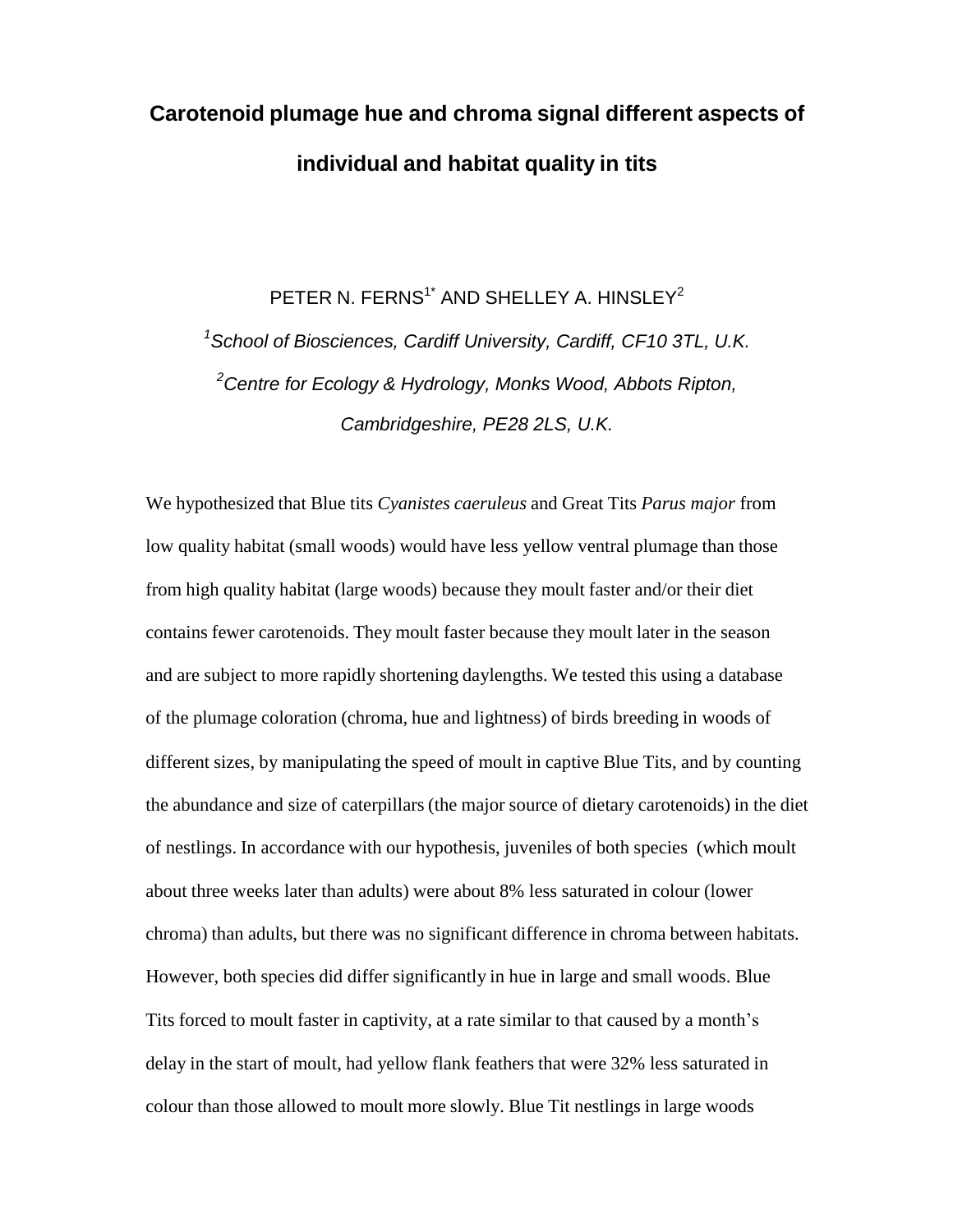consumed 47% more caterpillar flesh (per gram of faecal material voided) than those in small woods, and Great Tit pulli 81% more. When habitat effects were controlled in ANOVAs, Blue Tits mated assortatively on the basis of flank hue and Great Tits on the basis of flank lightness. Flank colour therefore has the capacity to provide information about the potential quality of both habitats and individual birds to potential colonists and sexual partners.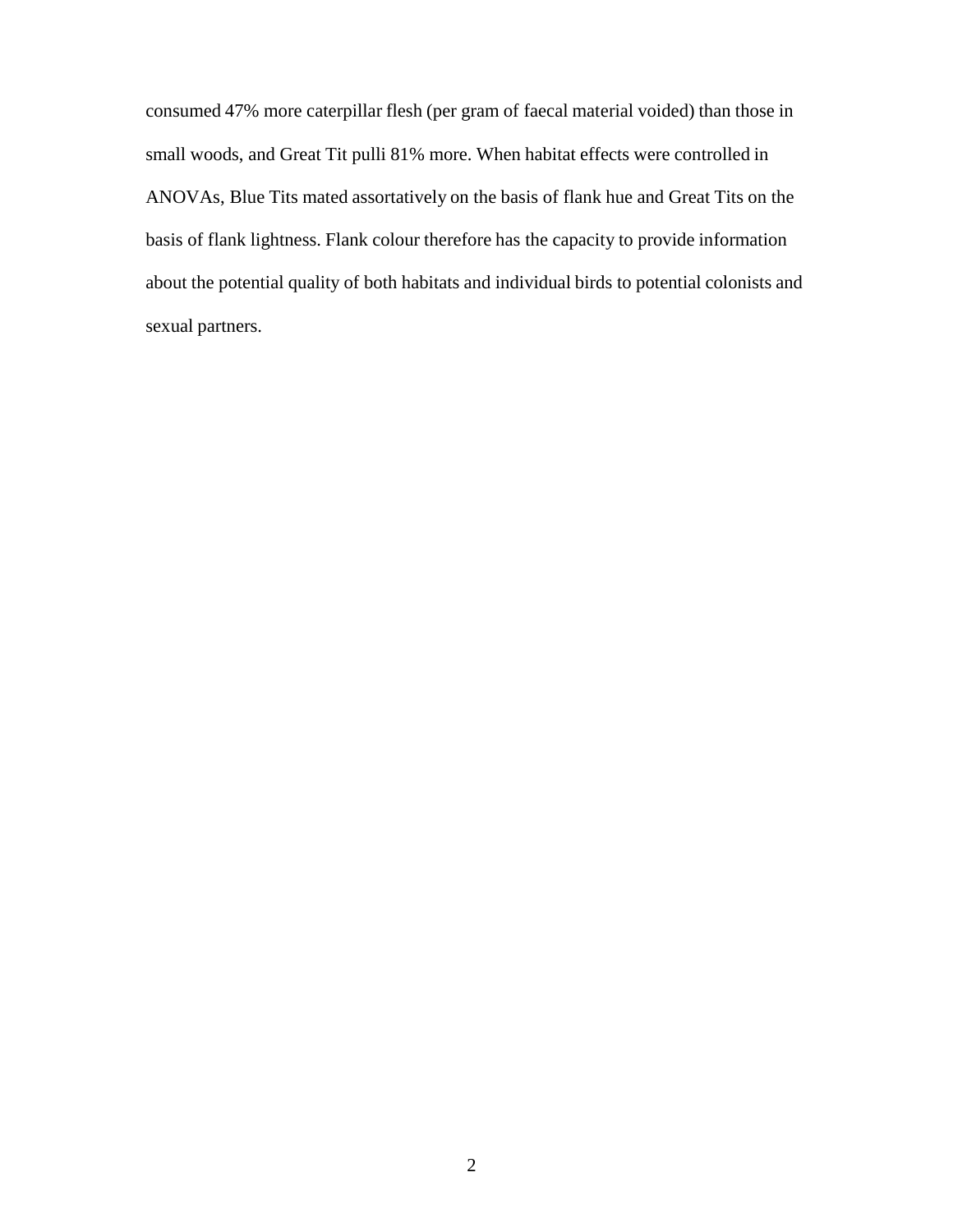The expression of carotenoid-based plumage coloration reflects the food provisioning rates of the males of several species, including the Blue Tit *Cyanistes caeruleus* (Hill 1991, Linville *et al*. 1998, Senar & Escobar 2002, Senar *et al*. 2002, Isakson *et al*. 2006). The yellow feathers of the underparts of Blue Tits and Great Tits *Parus major* are paler in a range of habitats assumed to be of poorer quality than deciduous woodland. For example, this is the case in coniferous forest (Slagsvold & Lifjeld 1985), mixed forest (Figuerola *et al.* 1999, Figuerola & Senar 2005), and both polluted and urban habitats (Eeva *et al.* 1998, Hõrak *et al.* 2000). One cross-fostering study in Great Tits has shown that such colour differences are phenotypic in nestlings and therefore reflect habitat quality rather than genetic quality (Hõrak *et al.* 2000), whilst others have demonstrated both environmental and genetic effects in both species (Fitze *et al*. 2003a, Johnsen *et al.* 2003). The colour is assumed to be subject to sexual selection because it is correlated with male parental quality in Blue Tits (Senar *et al.* 2002, Johnsen *et al*. 2005).

We know that habitat quality affects both breeding success (Hinsley *et al.* 1999) and the timing of moult (Hinsley *et al.* 2003) in both Blue Tits and Great Tits in our study area. Individual tits breeding in small woods start laying eggs later, produce fewer chicks and moult later. Great Tits that moult later after the summer solstice, when daylengths are shortening, moult faster (Bojarinova *et al.* 1999) and this is known to compromise feather quality (Nilsson & Svensson 1996, Dawson *et al*. 2000, Hinsley *et al.* 2003, Dawson 2004).

We therefore predicted that tits breeding in unfavourable habitats (small woods) would be paler in colour because they breed later and consequently they and their offspring would moult later and faster, depositing less pigment per unit mass of feather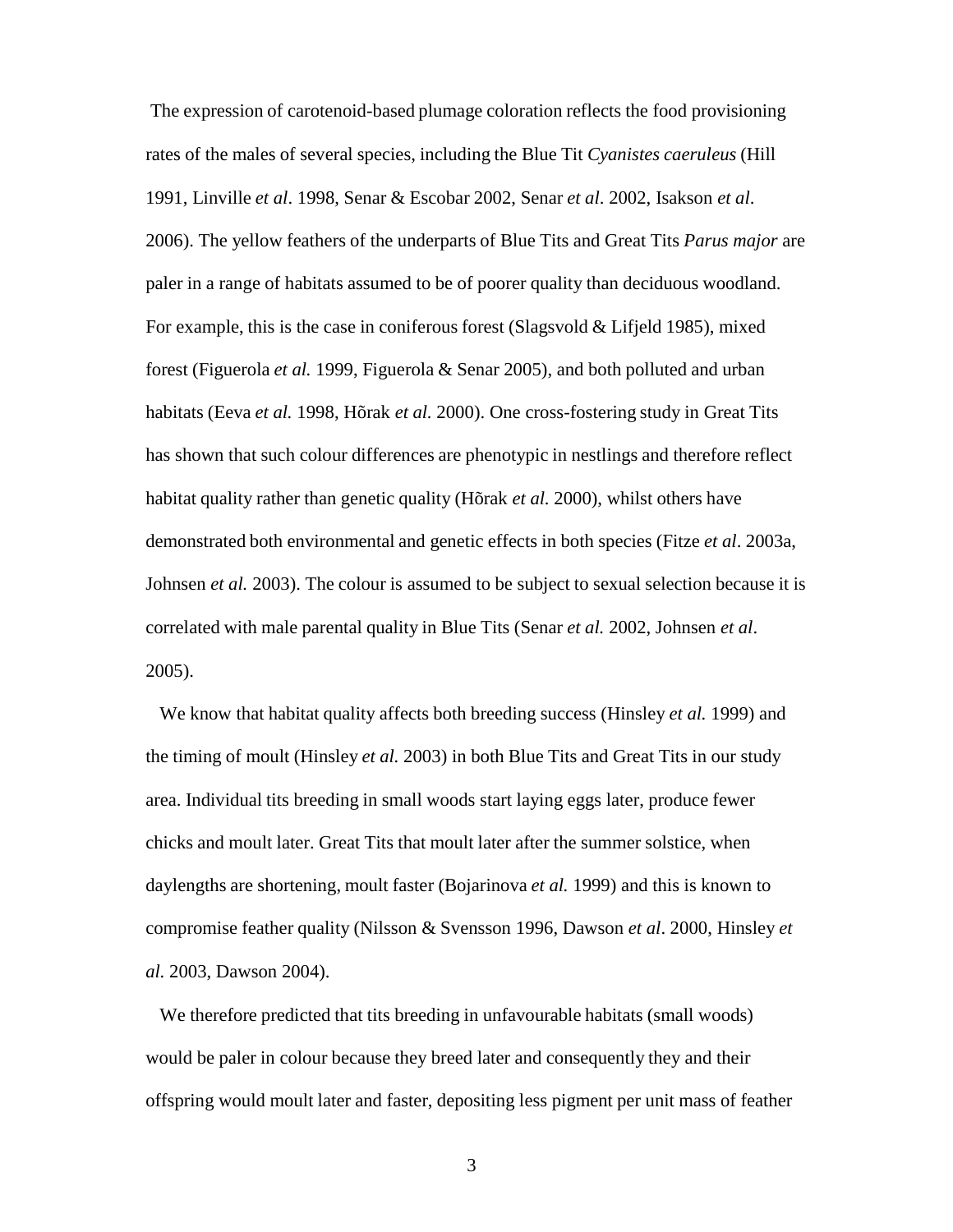than they would in high quality habitats (large woods). We tested this possibility in two ways. Firstly, we examined field data to determine whether the size of the wood in which Blue and Great Tits bred was correlated with the colour of their underparts, using our database of tit plumage coloration measured by reflectance spectrometry collected over a six-year period in woods of different sizes in Cambridgeshire, UK. Secondly, we decreased the daylength of moulting Blue Tits in captivity, which is equivalent to forcing them to moult later in the year (as they do in small woods), and then measured the colour of their plumage. Thirdly we examined the quality of the diet in different habitats by counting the number, and measuring the size, of caterpillar jaws found in the droppings of nestlings. Finally, we tested for assortative mating by measuring the colour of male and female parents caught at the same nest, and controlling for the effects of age and habitat in ANOVAs.

We are concerned here solely with the yellowness of the ventral plumage, caused mainly by the carotenoids lutein and zeaxanthin, since this colour has been found to be correlated with habitat and breeding parameters by previous workers. The UV reflectance of these carotenoids may be indicators of other qualities (Bleiweiss 2004).

#### **MATERIAL AND METHODS**

Colour measurements were made in the field on Blue Tits and Great Tits caught in nestboxes feeding chicks in large (26.9-156.8 ha, *n* = 4) and small (0.1-7.5 ha, *n* = 21) woods located in arable farmland in East Anglia, UK (Hinsley *et al.* 1999). These were all caught within a relatively short time window each year (between April and June) and so seasonal changes in colour (Figuerola & Senar 2005) should have been minimal. Measurements were made with a Minolta CR221 Chroma Meter which records colour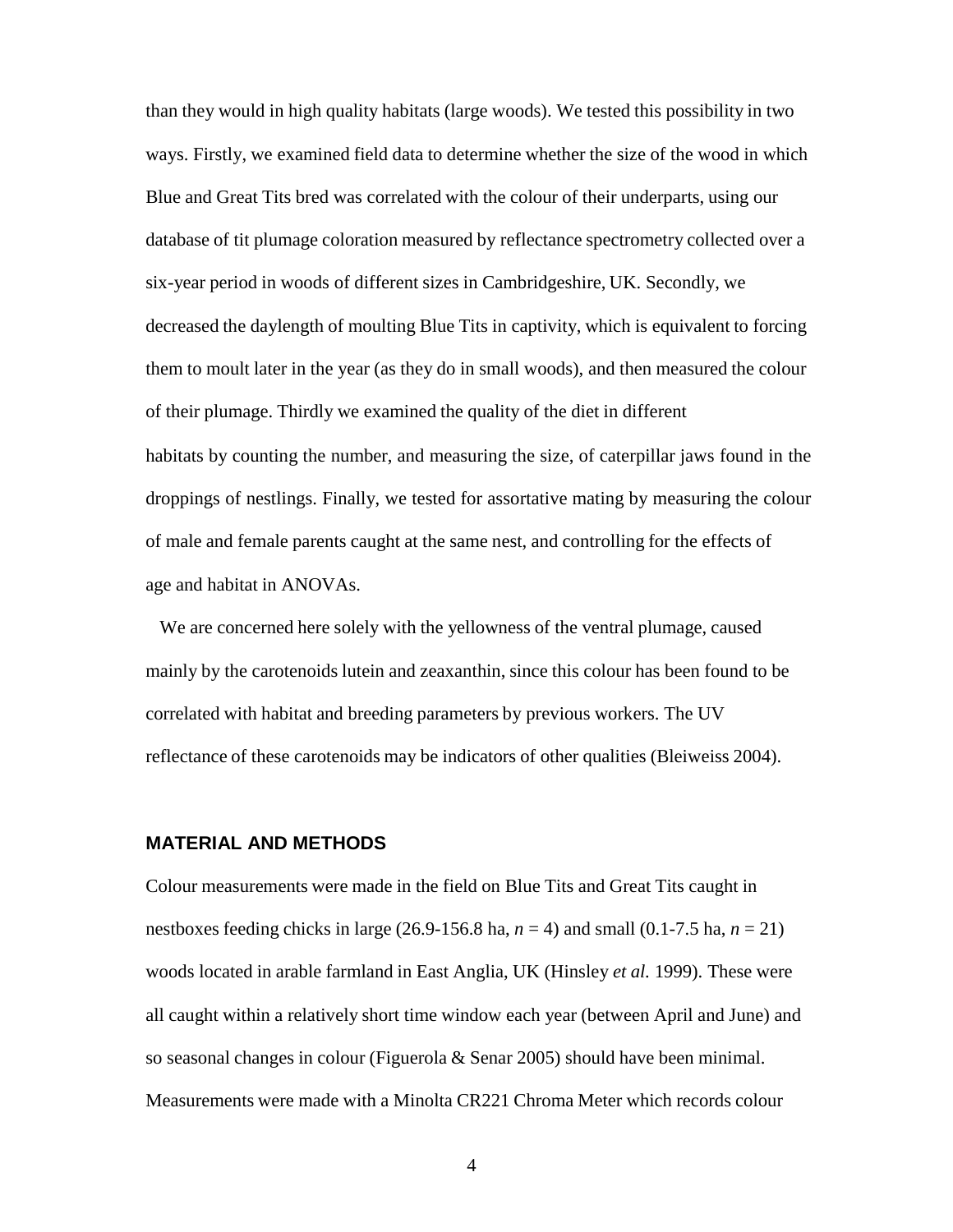in the region 400-700 nm, with a spectral response matching that of the CIE 1931 Standard Observer curves. Six measurements were made of the colour of the flank feathers of each individual bird, moving the bird away from the sensor between each reading. The measuring area was a circle of 3 mm diameter, illuminated at 45°. The instrument was calibrated using a certified standard white plate (CRA45) prior to the measurement of every bird. The repeatability of individual measurements was moderate (e.g. Blue Tit, chroma,  $R = 0.647$ ,  $F_{19,120} = 11.99$ ; hue,  $R = 0.549$ ,  $F_{19,120} = 8.32$ ; lightness,  $R = 0.748$ ,  $F_{19,120} = 18.79$ ;  $P < 0.0005$  in all cases), whilst that of the mean of the six measurements we used in all analyses was high  $(R = 0.815 - 0.938, P < 0.0001)$ .

Birds were aged using the criteria in Svensson (1992) and females identified by the presence of a wrinkled brood patch. Every one of the 77 pairs captured in this study comprised one individual with a wrinkled brood patch and one without. Three colour parameters were recorded – chroma (higher values = greater colour saturation), hue  $(0^{\circ})$  $=$  red, 90° = yellow, 180° = green) and lightness (black = 0%, white = 100%). These three parameters were significantly correlated with one another in both species, but the largest covariance (between lightness and chroma in Great Tits) was 27%, and the average of the others was only 10%, so the three parameters were clearly worth analysing separately. ANOVAs were therefore used to test for relationships between these three colour parameters and the sex and age of the birds concerned, and the year and size of woodland in which they were caught. Only main effects and first order interactions were included in these analyses. Since three colour parameters were analysed, we applied a standard Bonferroni correction and only relationships significant at  $P < 0.017$  were considered further. A total of 227 Blue Tits were caught (and 36 recaptured) in the six years from 1996 to 2001, and 114 Great Tits caught (and 15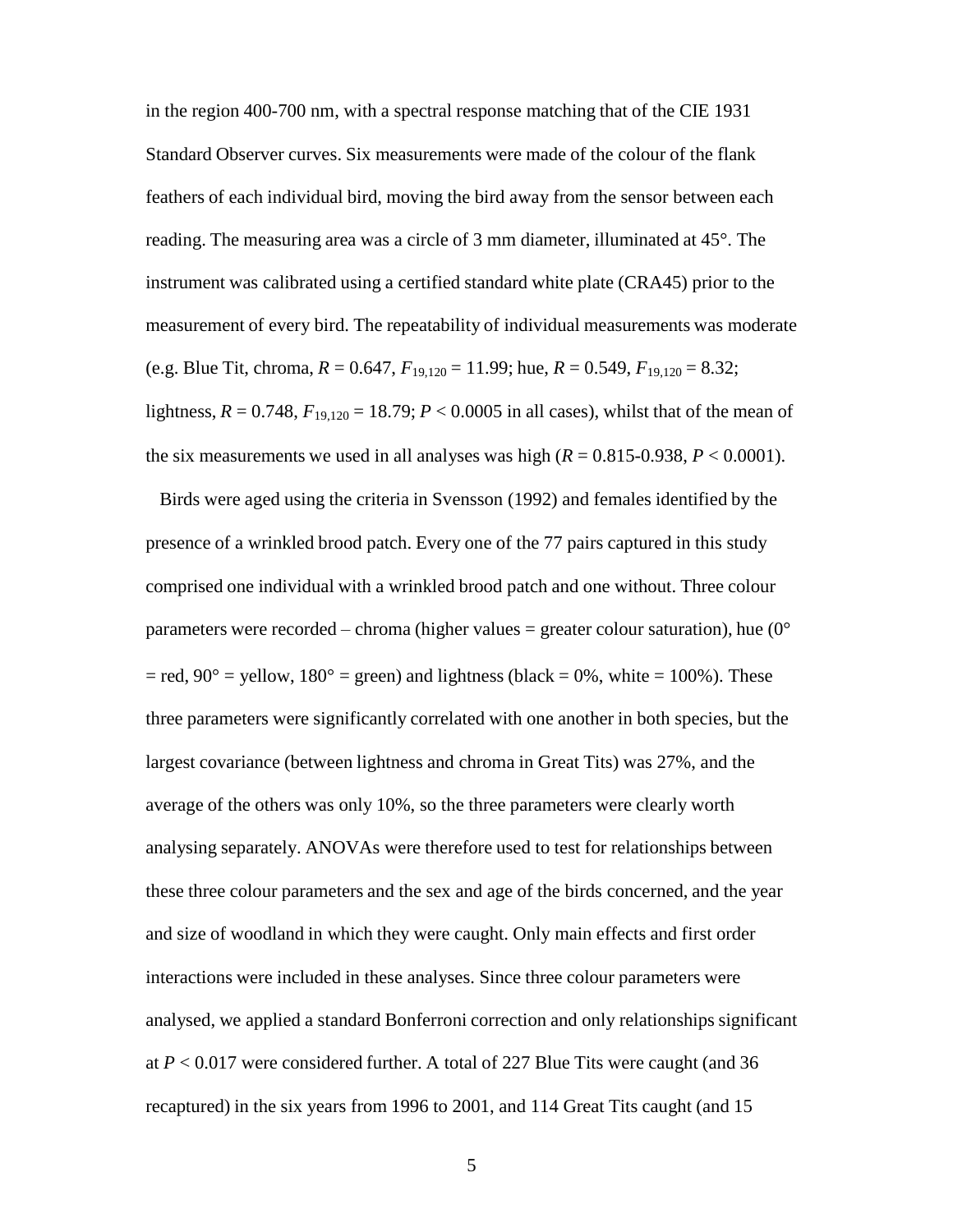recaptured) in the three years from 1996 to 1998. The recaptures were not included in the analyses.

For the moult trials, adult Blue Tits (at least one year old) were captured in Monk's Wood (good habitat) under licence in July and early August, at a time when they had just started primary and body feather moult. They were housed in individual cages in one of two identical rooms with different artificial daylengths (Dawson *et al.* 2000). Equal numbers of birds  $(n = 5)$  were included in both groups, and all were female except for a single male in the long daylength group. In one room, the daylength was a constant 18 hours, in the other it decreased by one hour each week until it reached 12 hours and was then kept constant. Each bird was provided with food (mealworms, "Prosecto", egg biscuit, peanuts and fresh green lettuce) and water ad libitum. The rate of feather moult was recorded at approximately weekly intervals by scoring all the primaries of one wing (Newton 1966). We used wing moult as an index of moult speed because it is possible to record its rate of progression with greater precision than is the case with the body feathers (Dawson 2004). In individual corvids, the timings of feather moult in the primary and ventral tracts were found to be quite consistent relative to one another (Seel 1976), and the same was true of our Blue Tits. In tits, the ventral tract is the first part of the body plumage to commence moult (Dhondt 1973, Rymkevich  $\&$ Bojarinova 1996) and is thus concurrent with most of primary moult, though it lasts several weeks longer (Cramp & Perrins 1993). We analysed the moult scores in a repeated measures ANCOVA in which subject (individual birds) constituted a random variable nested within treatments, time was a covariate, and subject was used as the error sum of squares for the main effect (daylength). Plumage colour was measured as soon as the flank feathers had finished moulting, which was about a month later in the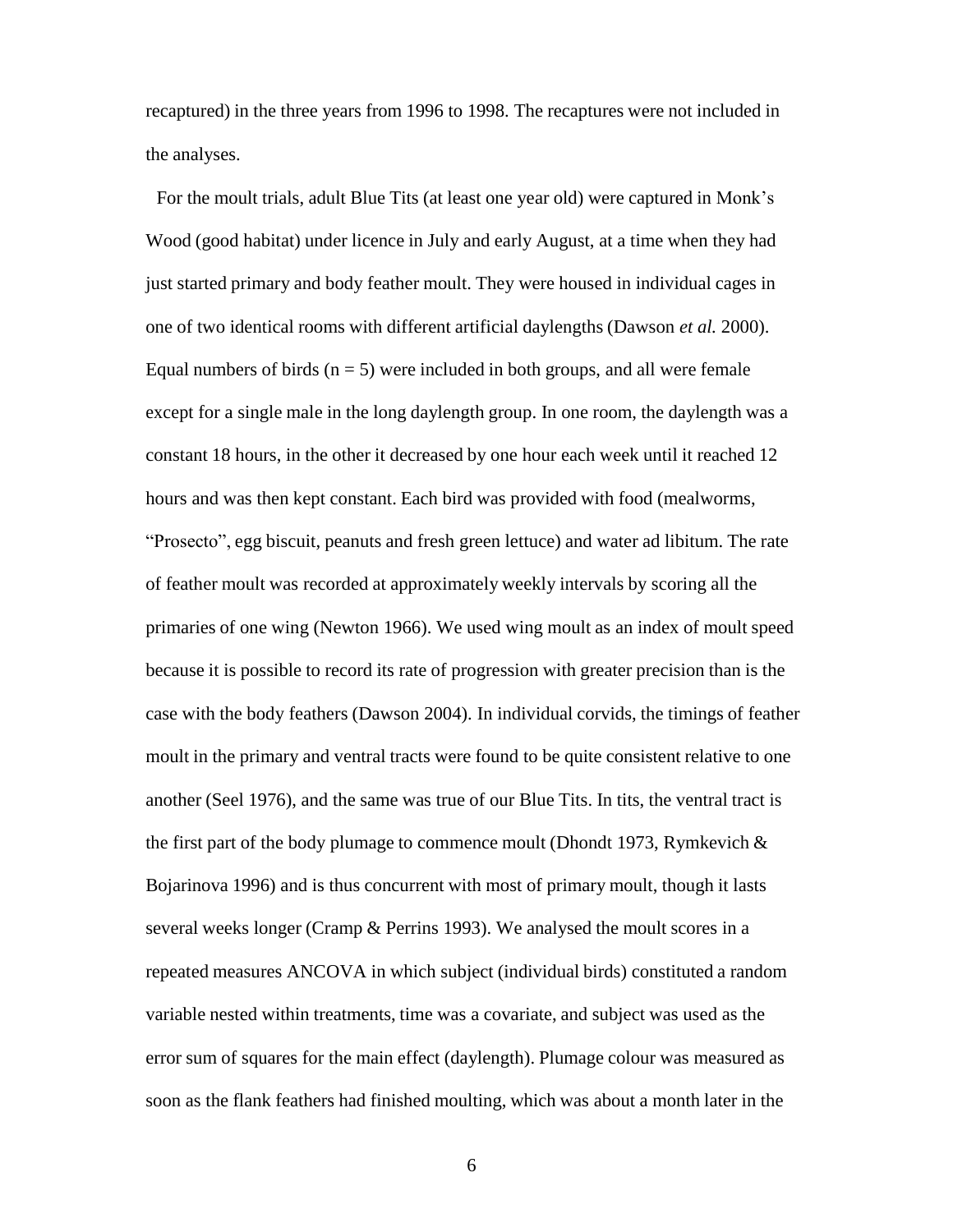long daylength group. The single male bird in the latter group was not included in the analysis of flank colour because captive males have been found to deposit more carotenoid in their feathers when maintained on the same diet as females in the American Goldfinch (McGraw *et al*. 2002).

Droppings were collected from 11-day old chicks and stored in 70% alcohol for 4-8 months before being analysed. Excretory and faecal materials were separated, caterpillar jaws were removed and their lengths (base to tip of longest tooth, at right angles to the base) measured, before oven-drying the faeces. The jaws were counted, measured and converted into the equivalent dry mass of caterpillar flesh per gram dry mass of nestling faeces using a logarithmic regression derived from 96 caterpillars (size range 1-238 mg dry mass) collected from both habitats in 1998-2000. Caterpillars were combined for this purpose regardless of family or species since it was not possible to identify most of them (c.f. Gosler 1987).

Parental flank colour was corrected for the effects of the significant variables identified in Table 1 (other than sex) by ANOVA, and major axis regression performed on male and female residuals to test for assortative mating. This correction had to be made to avoid spurious correlations arising from common environmental influences, notably wood size. As before, only those relationships significant after Bonferroni correction  $(P < 0.017)$  were considered further. Forty five pairs of Great Tits were trapped for this purpose in 1996-1998, and 32 pairs of Blue Tits in 1999-2001.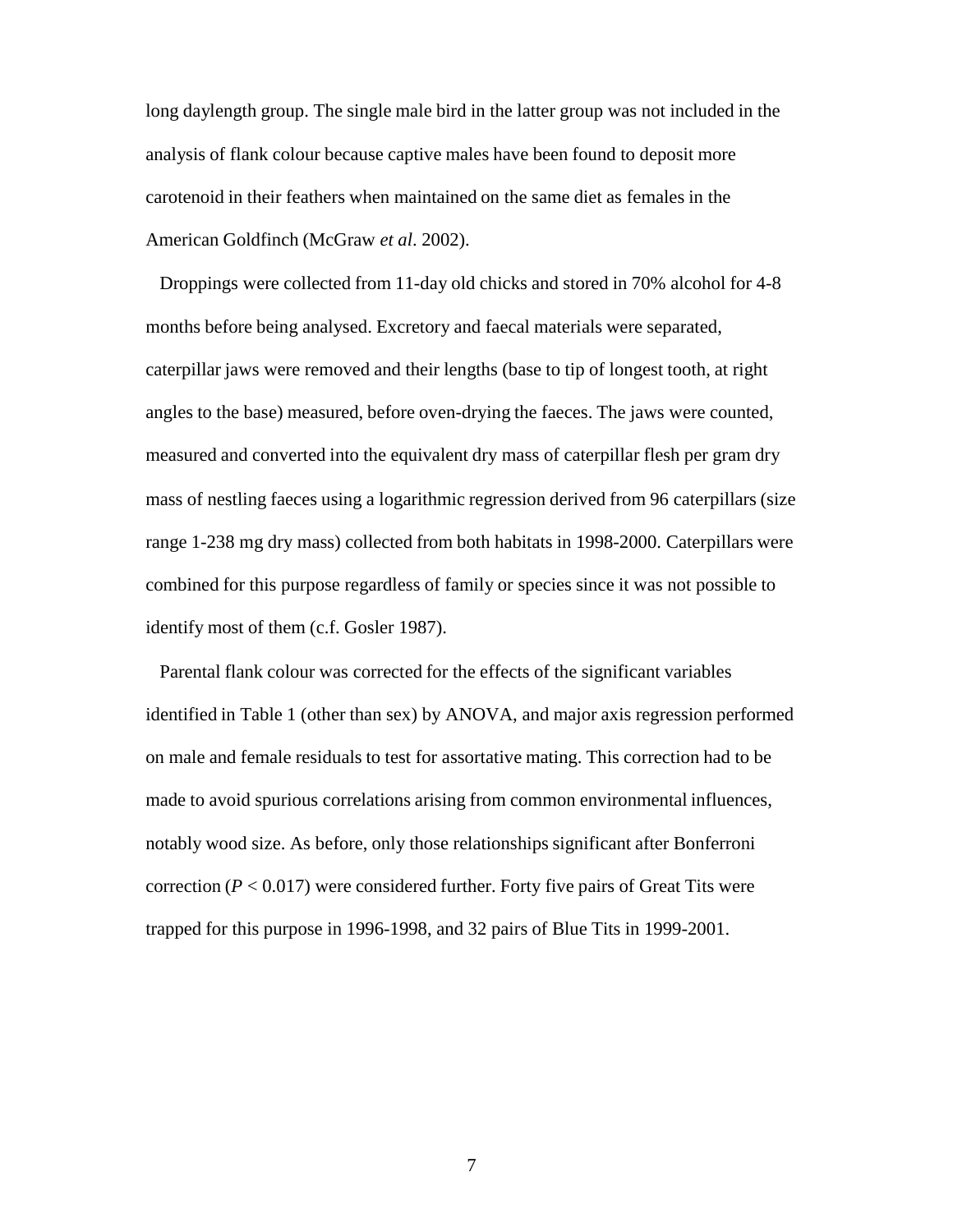#### **RESULTS**

#### **Flank colour in the field**

Although both Blue Tits and Great Tits were more saturated with colour in high quality habitat in the field, in neither case was this effect statistically significant. However, Blue Tits breeding in different habitats differed significantly in hue, those in high quality woods being a significantly greener shade of yellow  $(F_{1,200} = 10.38, P = 0.001)$  (Table 1). The size of this difference was small, amounting to 0.33° in males and 0.59° in females. Males had a significantly larger hue angle than females ( $F_{1,200} = 86.65$ ,  $P <$ 0.0005), and females were significantly lighter than males ( $F_{1,200} = 20.05$ ,  $P < 0.0005$ ). There was no significant sexual difference in saturation (chroma,  $F_{1,200} = 1.90$ ,  $P =$ 0.169).

Individual Great Tits from high quality habitat were, like Blue Tits, a significantly greener shade of yellow than those from poor habitat ( $F_{1,97} = 10.01$ ,  $P = 0.002$ ). Unlike Blue Tits, they were also significantly lighter  $(F_{1,97} = 7.99, P = 0.006)$ . Males had a significantly larger hue angle than females ( $F_{1,97} = 42.79$ ,  $P < 0.0005$ ), and were also significantly lighter  $(F_{1,97} = 14.75, P < 0.0005)$  and more fully saturated with colour  $(F_{1.97} = 8.03, P = 0.006).$ 

The original hypothesis was supported in relation to age, since adults moult earlier than juveniles, and adults were more saturated in colour in both species (Blue Tit,  $F_{1,200}$ )  $= 10.81, P = 0.001$ ; Great Tit,  $F_{1.97} = 11.75, P = 0.001$ ). It was not upheld in relation to habitat quality, however, since the colour was not significantly more saturated in better habitat.

The only significant interaction in all of these ANOVAs (for full details see *supp mat*) was the year versus wood interaction in Blue Tit lightness ( $F_{5,200} = 4.30$ ,  $P = 0.001$ ). In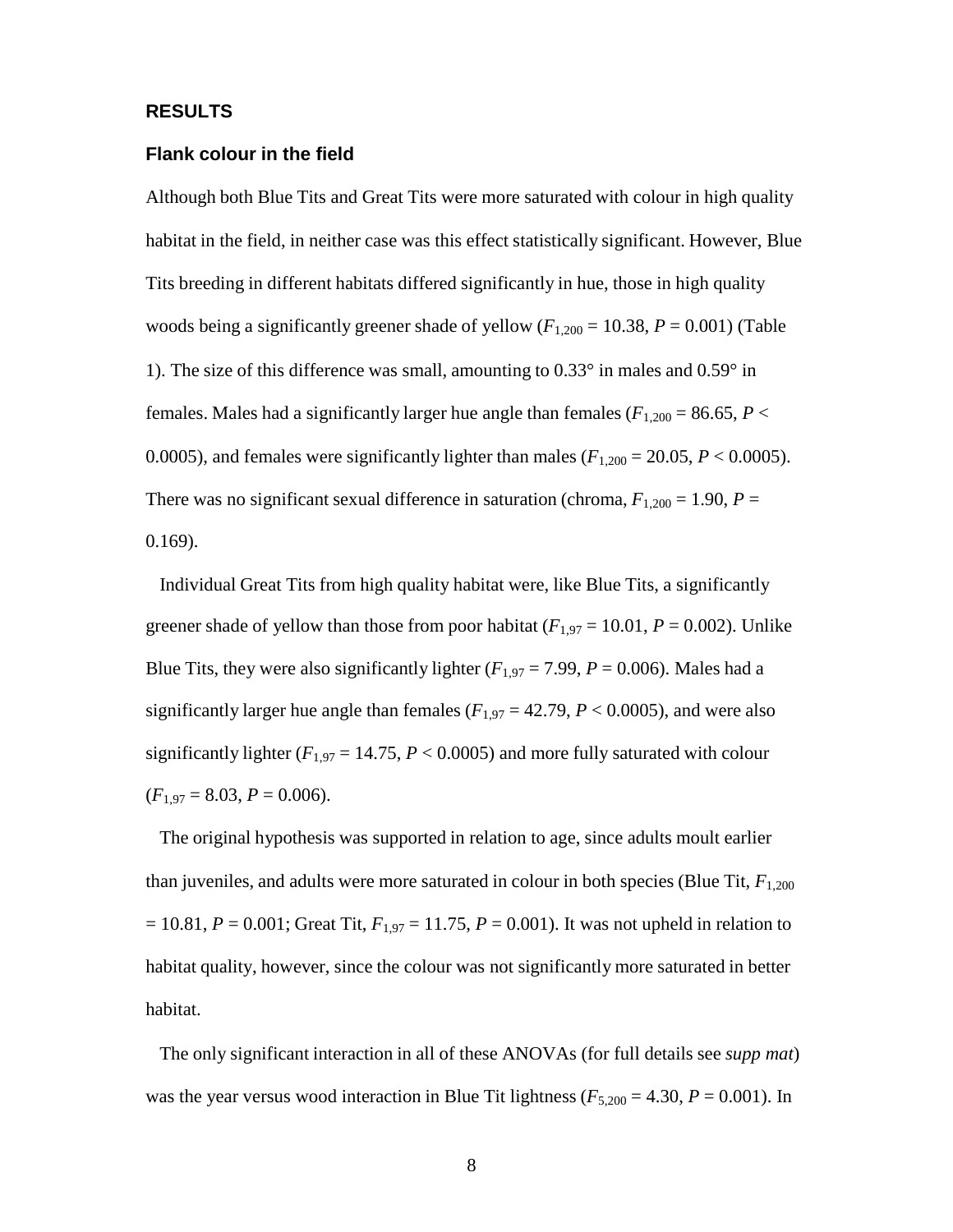two years of the study, birds from large woods were lighter, and in the other four, birds from small woods were lighter.

#### **Moult in captivity**

Blue Tits subjected to short daylengths in captivity moulted their primaries and body feathers significantly faster than those on long daylengths (repeated measures ANCOVA,  $F_{1,8} = 5.92$ ,  $P = 0.041$ ). The fitted regression lines showed rates of increase in moult score per day that were nearly twice as fast in the short daylength group (mean  $\pm$  SE = 0.48  $\pm$  0.03) as they were in the long daylength group (0.25  $\pm$  0.02). This contrasted with a rate of about 0.65 per day for birds in the field (Ginn & Melville 1983), indicating that taking Blue Tits into captivity reduced the rate of moult, even in the birds subjected to shortening days.

There was no significant difference in the lightness or hue of the flank feathers of these two groups of birds after they had moulted. However, the flanks of the birds on short daylengths (Fig. 1, mean chroma  $\pm$  SE = 19  $\pm$  6) were significantly less saturated with yellow pigment than those on long daylengths  $(28 \pm 2)$ . The original expectation was thus upheld. The birds on long daylengths did not differ significantly in saturation from adults measured in the field (Table 1,  $t_{152} = 0.88$ ,  $P > 0.100$ ). Short daylength birds did differ from adults in the field  $(t_{151} = -2.10, P = 0.020 - 0.050)$ , but not from juveniles  $(t_{116}$  $= -0.68, P > 0.100$ .

#### **Diet**

Faecal pellets were collected from 171 Blue Tit and 142 Great Tit broods in 1998-2004 and the size of over 3,000 caterpillars estimated from jaws contained therein. Both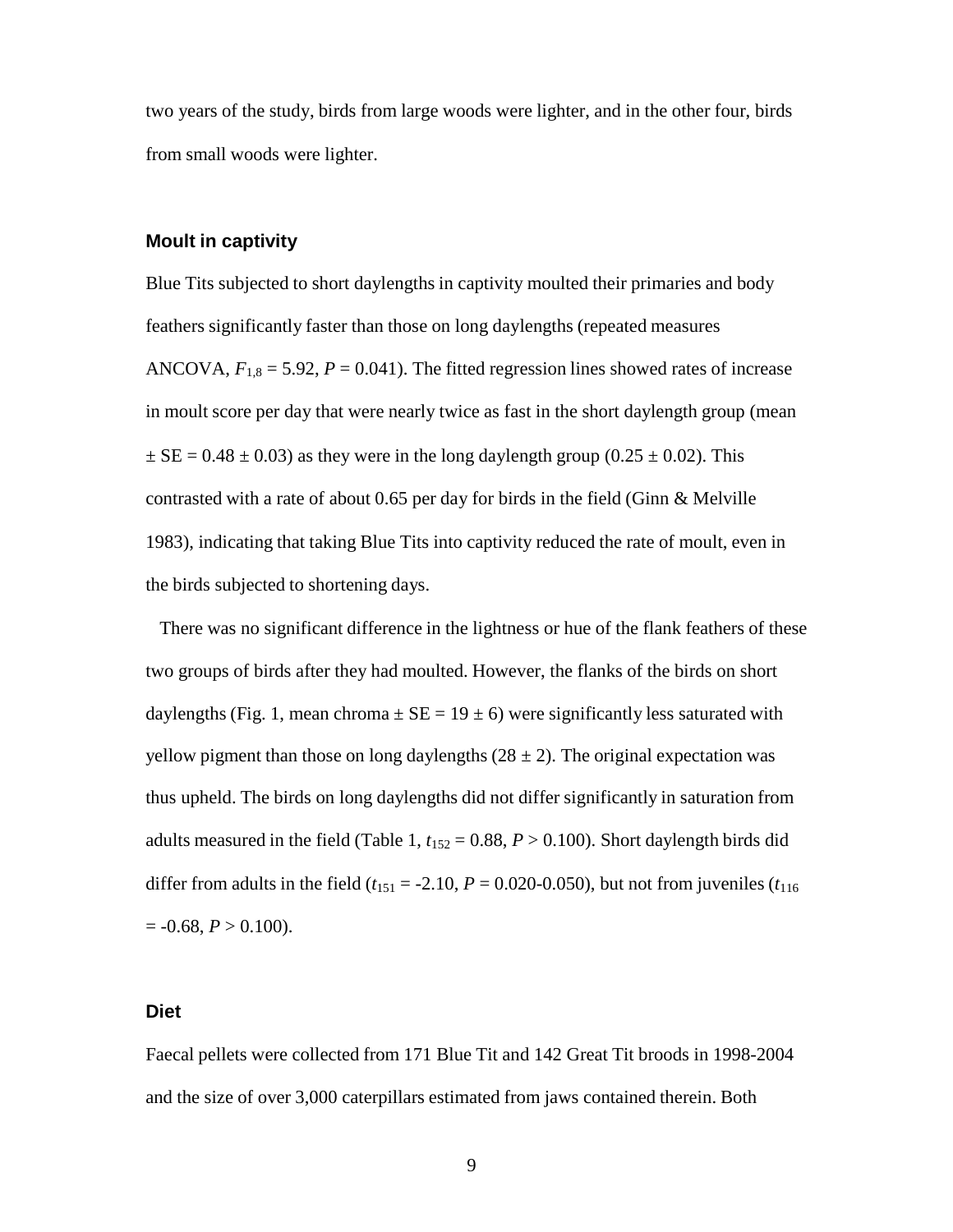species fed a greater mass of caterpillars to their young in high quality habitat than they did in small woods, though only in Great Tits was the difference significant (one-tailed paired *t*-test on yearly means (Fig. 2). The droppings of nestlings from large woods contained caterpillar jaws representing 47% greater dry mass of caterpillars per gram dry mass of faeces in Blue Tits and 81% greater in Great Tits.

#### **Assortative mating**

When significant age and habitat effects were controlled in ANOVAs, there was no significant assortative mating on the basis of residual chroma in either species, but there was on the basis of residual hue in Blue Tits (Fig. 3a,  $F_{1,30} = 12.42$ ,  $P = 0.001$ ,  $R^2 =$ 0.293) and residual lightness in Great Tits (Fig. 3b,  $F_{1,43} = 6.41$ ,  $P = 0.015$ ,  $R^2 = 0.130$ ). Lightness is a measure the total amount of light reflected, regardless of hue or chroma, and so this means that Great Tits that appeared brighter tended to be paired together. The effect size, and statistical significance, of this assortative mating was very similar when the actual colour scores were used rather than the residuals ( $R^2 = 0.287$  and 0.184 respectively).

#### **DISCUSSION**

The largest differences in colour observed in the field were those between the chroma of adults and juveniles, with adults being more saturated. This difference was consistent in both sexes and habitats. This is in accordance with our original hypothesis, since juvenile body feathers are moulted about three weeks later than those of adults (present results, Flegg & Cox 1969, Ginn & Melville 1983, Cramp & Perrins 1983). As well as moulting faster than adults, juveniles may also be less efficient at absorbing or utilising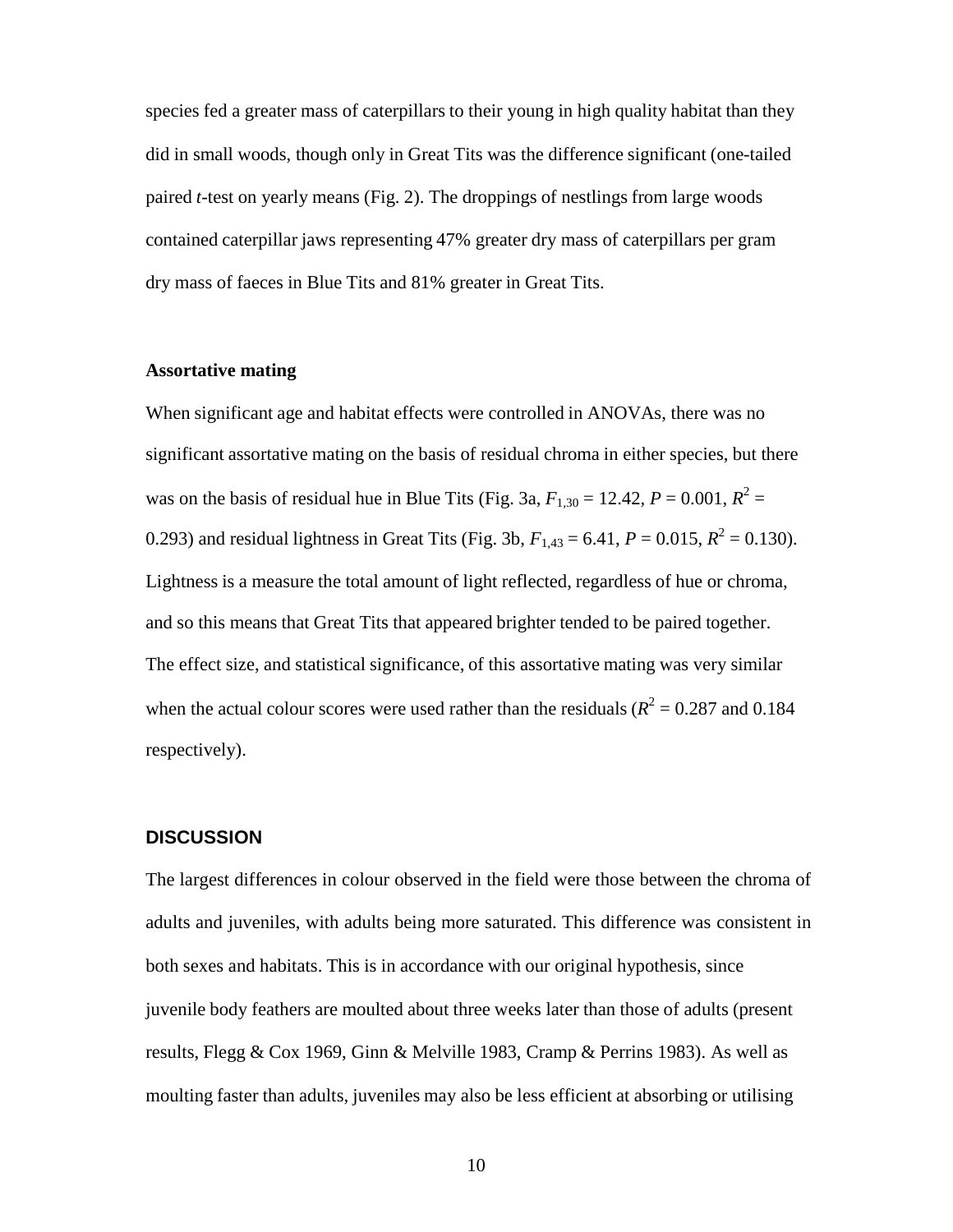dietary carotenoids (Hill 2002). The flanks of male Great Tits, but not Blue Tits, were also more saturated with colour than those of females.

As expected, Blue Tits forced to moult quickly grew feathers that were less fully saturated with yellow pigment, but they did not differ significantly in hue or lightness. Hue is a measure of the dominant wavelength of the reflected light and would not be expected to differ in birds fed an identical diet, and in which the carotenoids responsible for the yellow coloration are deposited in an unmodified form in the feathers (see below).

Although there were significant differences in colour between tits breeding in high and low quality habitats, the differences did not correspond to those induced in the laboratory, since they involved hue and lightness, but not chroma. The different response of birds in the field and in captivity was probably due to the fact that our short daylength regime forced the birds to moult at a rate almost twice that of controls, which was a much larger differential than occurs between birds in large and small woods in the field. Moult was only delayed by a week on average in small woods (Hinsley *et al.* 2003), and a delay three times greater than this only reduced body moult duration in juvenile Great Tits and primary moult in starlings by about 12% (Bojarinova *et al.* 1999, A. Dawson unpublished data). In retrospect, therefore, we accelerated the moult of our short daylength birds (relative to controls) more than would have resulted from the difference in timing between habitats of different quality. Although we could not have predicted it in advance, we accelerated the body moult of short daylength birds to approximately that of juveniles in the field, and consequently fast moulting captives and juveniles from the field did not differ significantly in chroma. Forcing birds to moult faster than normal, by subjecting them to daylengths that are too short may be one of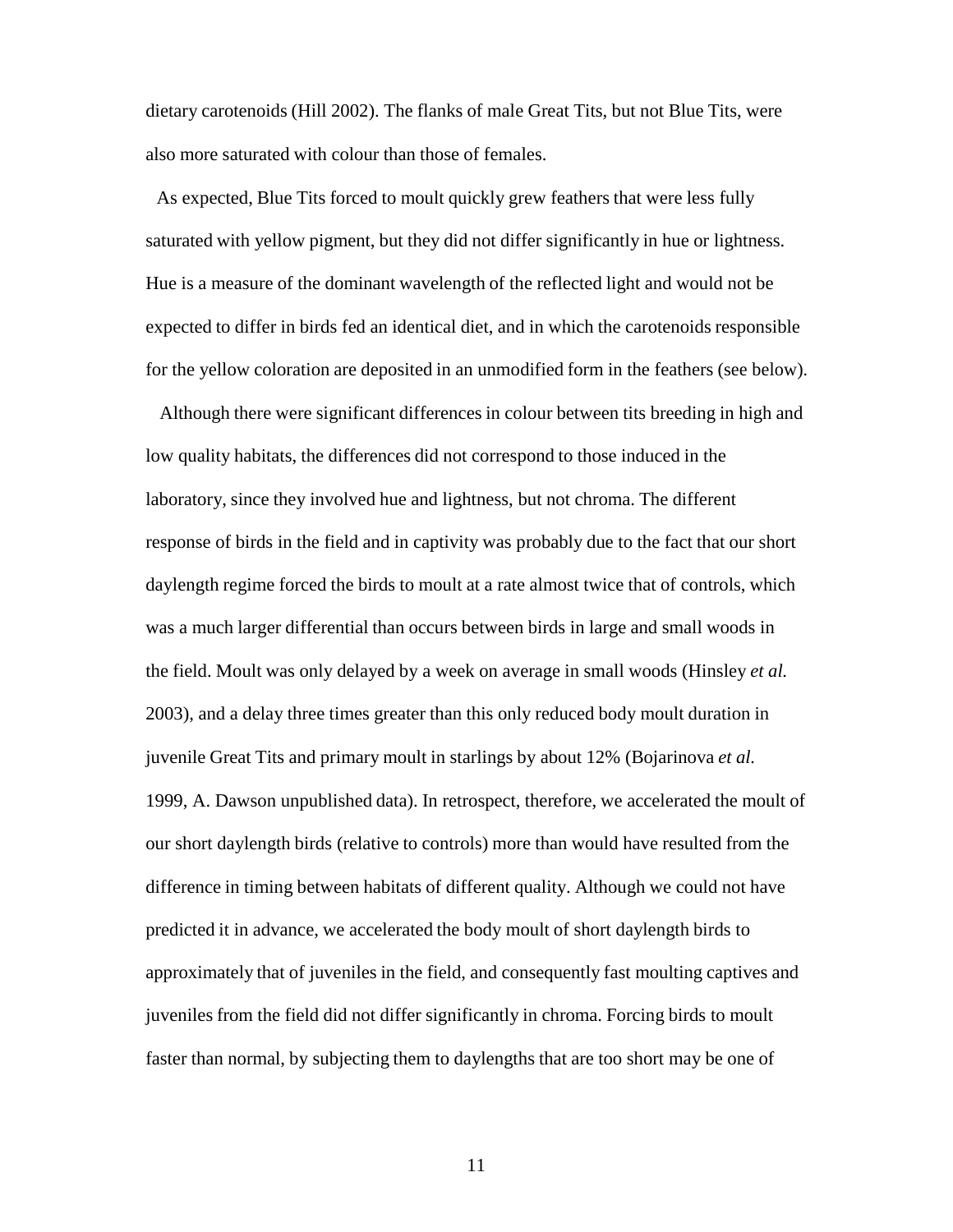the factors that leads to the loss of normal carotenoid coloration in captive birds (see Hudon 1994).

High quality habitat did, however, contain birds with larger hue angles. Thus dominant wavelengths closer to green (though still much closer to yellow than green) are characteristic of individuals from better quality habitats (present study and Figuerola *et al*. 1999). This suggests a difference in deposited (and therefore ingested) carotenoids. The yellow colour of the underparts of these two species is due to the presence of the carotenoids β-carotene, lutein and zeaxanthin in the feathers (Partali *et al.* 1987). Adding lutein and zeaxanthin to the diet of nestling Great Tits when they were growing their juvenile plumage in the nest, increased the intensity of the yellow coloration of their breast plumage (Fitze *et al.* 2003b). Partali *et al.* (1987) also found that the body feathers of nestling Great Tits from deciduous woods contained more carotenoids by weight than those from coniferous woods. According to the latter authors, the carotenoids are derived unmodified from the diet of the birds. Caterpillars provide a major source of these carotenoids, especially lutein, which is preferentially absorbed from the leaves on which the caterpillars feed. The ratio of lutein to zeaxanthin is higher in the plumage of chicks reared in deciduous woodland than it is in coniferous woodland (Partali *et al.* 1987) and the proportion of caterpillars in the diet is higher (Cramp & Perrins 1983). Moreover, birds with greater access to caterpillars have a high ratio of lutein to zeaxanthin in the diet, since this is what caterpillars themselves contain (Partali *et al.* 1987). Lutein has peak absorbances at shorter wavelengths (422, 445 and 473 nm in acetone) than zeaxanthin (425, 450 and 476 nm), and thus a higher ratio of lutein to zeaxanthin should result in slightly shorter absorbed wavelengths. This, in turn, would decrease the dominant reflected wavelength, shifting it slightly towards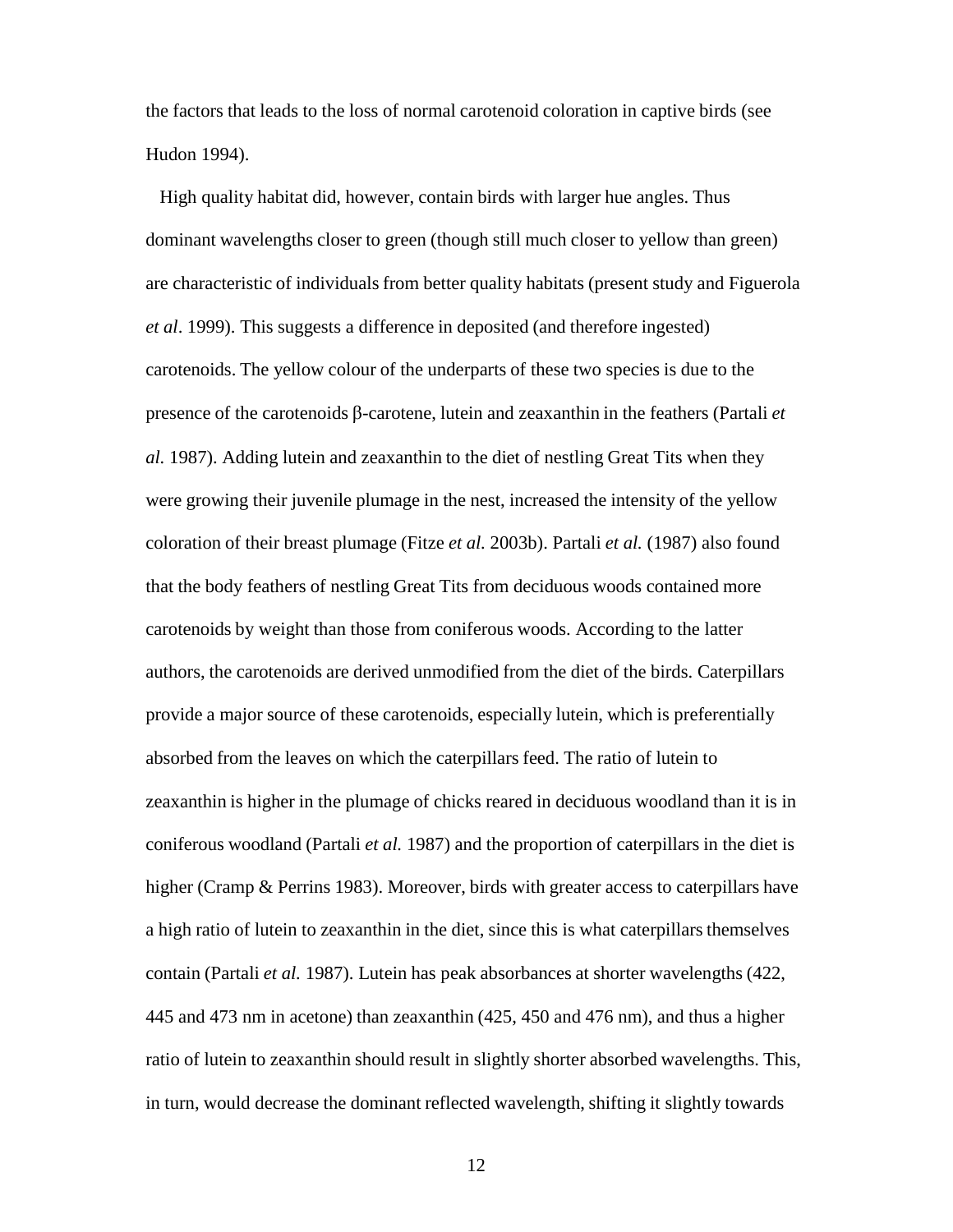the green. This is exactly what occurred in both species of tits in our large deciduous woods.

Caterpillar abundance declines throughout the course of the birds' breeding season as the larvae mature and pupate (Lack 1966). However, it seems reasonable to assume that birds that have access to more and larger caterpillars during chick rearing, have similarly improved access (despite reduced caterpillar numbers), during the moult. Reduced caterpillar availability as the season progresses may also account for the successively smaller hue angles (less green shade of yellow) recorded in Great Tits compared with Blue Tits; and in both species, of females compared with males (Table

1). Great Tits are known to moult slightly later than Blue Tits, and females slightly later than males (Ginn & Melville 1983).

Although the above interpretation is consistent with the few existing measurements of the carotenoid content of the flank feathers of these species and their caterpillar diet in different habitats, it remains a tentative one until more complete measurements are made of the carotenoid content of the feathers of birds of different ages, sexes, and with different diets. Simulations have shown, for example, that an increasing concentration of lutein alone (without any change in lutein to zeaxanthin ratio), should produce a shift in yellow away from green towards red i.e. lower hue angles (Andersson & Prager 2006). Moreover, the presence of small amounts of melanin could be responsible for shifting the yellow of carotenoids towards the green to varying extents (Andersson  $\&$ Prager 2006). The carotenoid content of caterpillars, as well as their numbers, may also differ between habitats.

The yellow colour of individual resident males (i.e. local moulters), provides dispersing females searching for mates with information about the potential quality of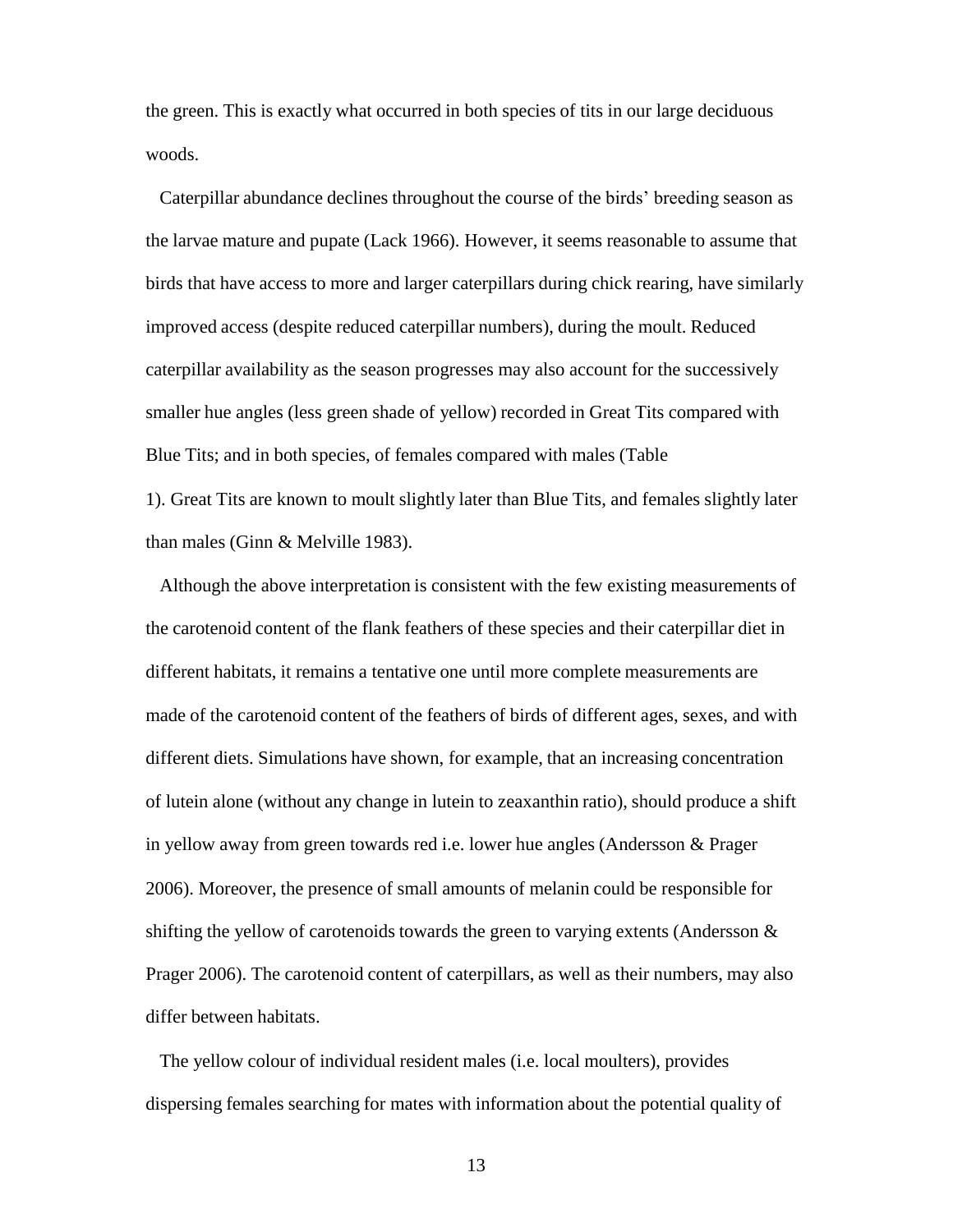their woods, and provides each party with information about the other's foraging abilities. The latter is supported by Senar *et al*.'s (2002) finding that male foster parent Blue Tits with larger hue angles reared young with longer tarsi, and that our Blue Tits paired assortatively on the basis of flank hue. Hidalgo-Garcia (2006) found that Blue Tits in Spain paired assortatively on the basis of both chroma and lightness, and that the lightest birds raised heavier young with a stronger immune response. The fact that our Great Tits paired assortatively on the basis of lightness may be because, all other things being equal, it is best to select the mate with the cleanest, least worn or least faded (and therefore brightest) plumage. Figuerola & Senar (2005) found that fading was the main factor effecting seasonal changes in the breast colour of individual Great Tits. More generally, flank colour provides all individuals, searching for suitable sites in which to settle, with two sorts of information about individual and habitat quality. Firstly, the average colour saturation (chroma) of residents' flanks provides potential information on the local timing of breeding and moulting, such as that associated with woodland type e.g. coniferous versus deciduous (Slagsvold & Lifjeld 1985), whilst the saturation of particular individuals reflects their likely parental quality within the local area (especially the lack of breeding experience in juveniles). Secondly, the hue of residents' flanks may provide information on the quality of the local food supply e.g. caterpillar abundance, and each individual bird's capacity to exploit it.

We are grateful to A. Dawson for unpublished data, to P.E. Bellamy for collecting some of the droppings, to K.C. Greenway, S.J. Peruffo, H. Porter, R.J. Price, L.J. Simpson, J.A. Spencer and G.C. Todd for measuring caterpillar jaws, to two anonymous referees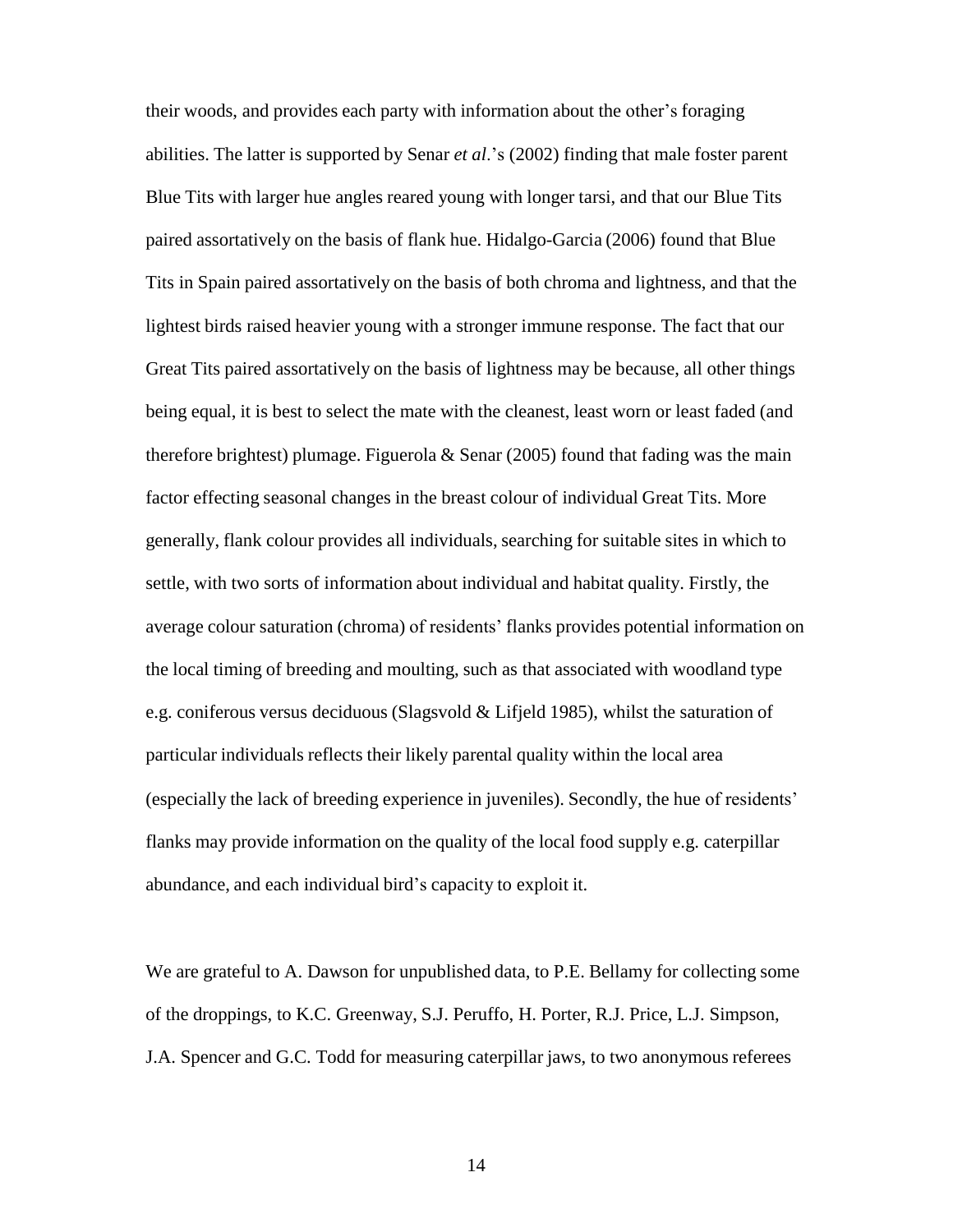for valuable comments, and to the many people who granted us access to their woods to collect colour measurements.

### **REFERENCES**

- **Andersson, S. & Prager, M.** 2006. Quantifying colors. In Hill, G.E. & McGraw, K. (eds) *Bird Coloration*: 41-89. Cambridge, MA: Harvard University Press.
- **Bleiweiss, R.** 2004. Novel chromatic and structural biomarkers of diet in carotenoid-bearing plumage. *Proc. R. Soc. Lond. B* **271**: 2327-2335.
- **Bojarinova, J.G., Lehikoinen, E. & Eeva, T.** 1999. Dependence of postjuvenile moult on hatching date, condition and sex in the Great Tit. *J. Avian Biol*. **30:** 437-446.
- **Cramp, S. & Perrins, C.M.** (eds) 1993. *Birds of the Western Palearctic.* Vol. VII. Oxford: Oxford University Press.
- **Dawson, A.** 2004. The effects of delaying the start of moult on the duration of moult, primary feather growth rates and feather mass in Common Starlings *Sturnus vulgaris*. *Ibis* **146:** 493-500.
- **Dawson, A., Hinsley, S.A., Ferns, P.N., Bonser, R.H.C. & Eccleston, L.** 2000. Rate of moult affects feather quality: a mechanism linking current reproductive effort to future survival. *Proc. Roy. Soc. Lond. B* **267:** 2093- 2098.
- **Dhondt, A.A.** 1973. Postjuvenile and postnuptial moult in a Belgian population of Great Tits, *Parus major*, with some data on captive birds. *Gerfaut* **63:** 187-209.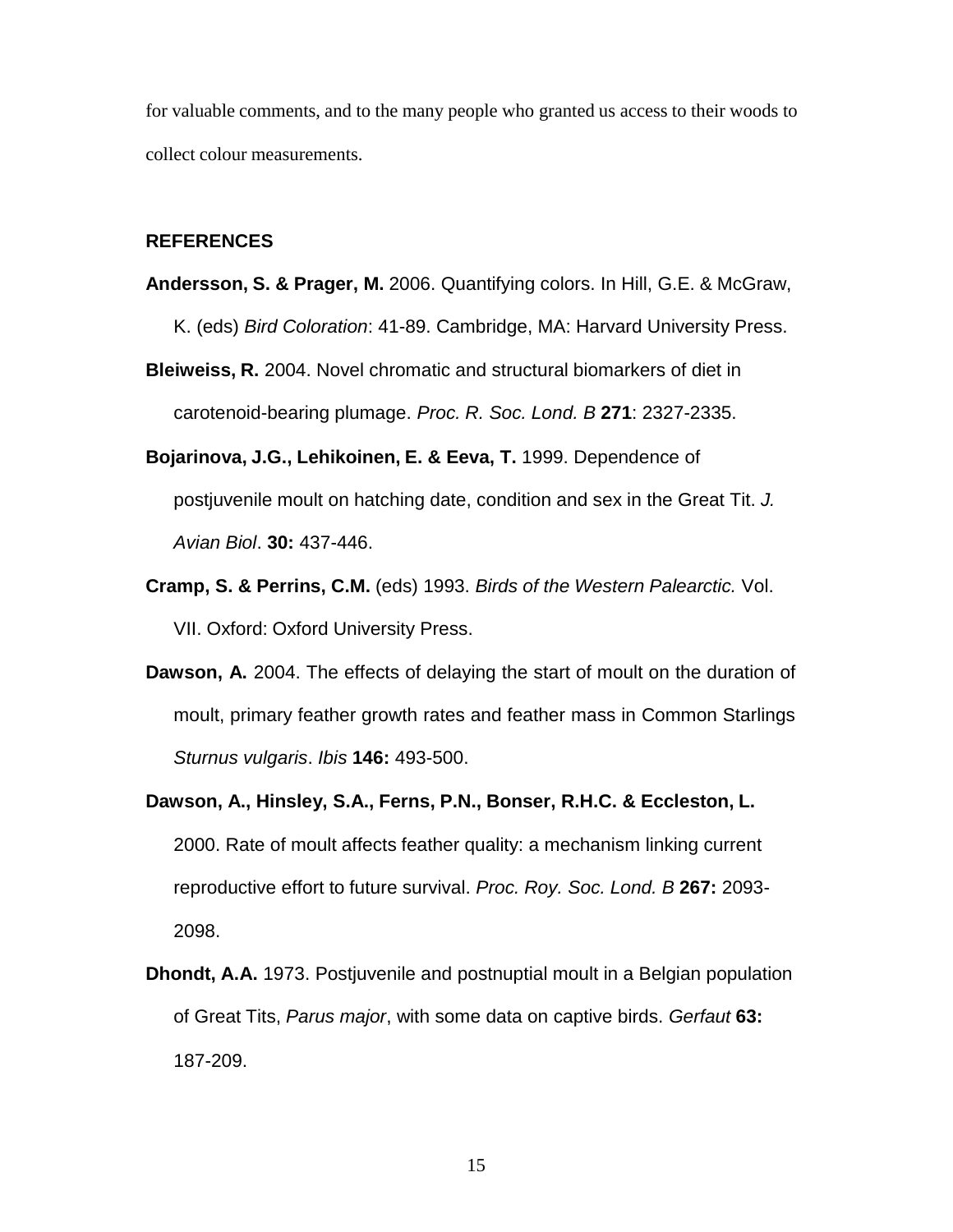- **Eeva, T., Lehikoinen, E. & Rönkä, M.** 1998. Air pollution fades the plumage of the Great Tit. *Funct. Ecol.* **12:** 607-612.
- **Figuerola, J. & Senar, J.C.** 2005. Seasonal changes in carotenoid- and melanin-based plumage coloration in the Great Tit *Parus major*. *Ibis* 147: 797-802.
- **Figuerola, J., Senar, J.C. & Pascual, J.** 1999. The use of a colorimeter in field studies of Blue Tit *Parus caeruleus* coloration. *Ardea* **87:** 269-275.
- **Fitze, P.S., Kölliker, M. & Richner, H.** 2003a. Effects of common origin and common environment on nestling plumage coloration in the great tit (*Parus major*). *Evolution* **57:** 144-150.
- **Fitze, P.S., Tschirren, B. & Richner, H.** 2003b. Carotenoid-based colour expression is determined early in nestling life. *Oecologia* **137:** 148-152.
- **Flegg, J.J.M. & Cox, C.J.** 1969. The moult of British Blue Tit and Great tit populations. *Bird Study* **16:** 147-157.
- **Ginn, H.B. & Melville, D.S.** 1983. *Moult in Birds*. Tring: British Trust for Ornithology,
- **Gosler, A.** 1987. Sexual dimorphism in the summer bill length of the Great Tit. *Ardea,* **75:** 91-98.
- **Hidalgo-Garcia, S.** 2006. The carotenoid-based plumage coloration of adult Blue Tits *Cyanistes caeruleus* correlates with the health status of their brood. **Ibis 148:** 727-734.
- **Hill, G.E.** 1991. Plumage coloration is a sexually selected indicator of male quality. *Nature* **350:** 337-339.
- **Hill, G.E.** 2002. *A Red Bird in a Brown Bag*. Oxford: Oxford University Press.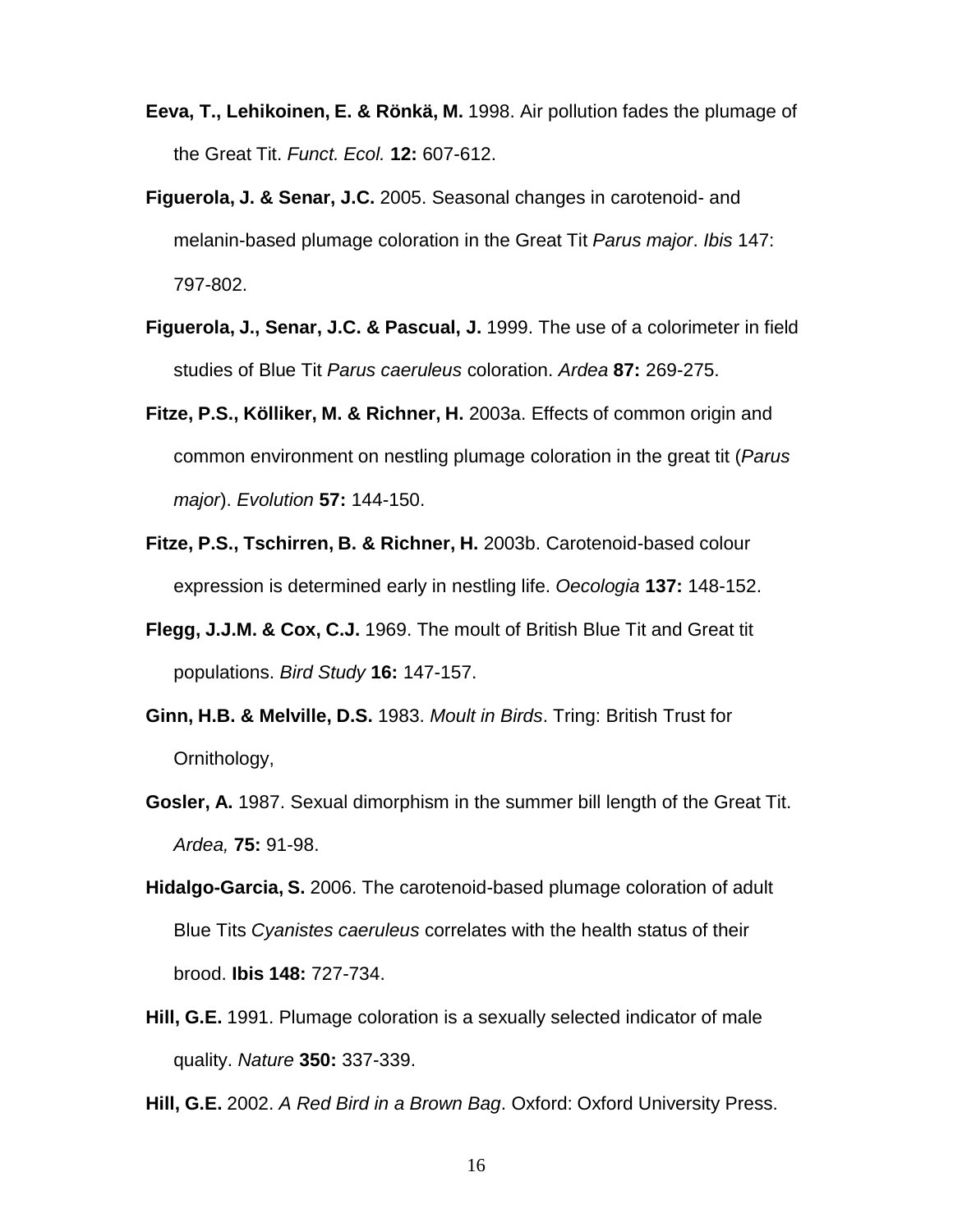- **Hinsley, S.A., Rothery, P. & Bellamy, P.** 1999. Influence of woodland area on breeding success in Great Tits *Parus major* and Blue Tits *Parus caeruleus*. *J. Avian Biol.* **30:** 271-281.
- **Hinsley, S.A., Rothery, P., Ferns, P.N., Bellamy, P.E. & Dawson, A.** 2003. Wood size and timing of moult in birds: potential consequences for plumage quality and bird survival. *Ibis* **145:** 337-340.
- **Hõrak, P., Vellau, H., Ots, I & Møller, A.P.** 2000. Growth conditions affect carotenoid-based plumage coloration of great tit nestlings *Naturwissenschaften* **10:** 460-464.
- **Hudon, J.** 1994. Showiness, carotenoids and captivity: a comment on Hill (1992). *Auk* **111:** 218-221.
- **Isaksson, C., Delhey, K. & Andersson, S.** 2006. Parental effects on carotenoid-based plumage coloration in nestling great tits, Parus major. *Behav. Ecol. Sociobiol.* **60:** 556-562.
- **Johnsen, A., Delhey, K., Andersson, S. & Kempenaers, B.** 2003. Plumage colour in nestling blue tits: sexual dichromatism, condition dependence and genetic effects. *Proc. Roy. Soc. Lond. B* **270:** 1263-1270.
- **Johnsen, A., Delhey, K., Schlicht, E, Peters, A. & Kempenaers, B.** 2005. Male sexual attractiveness and parental effort in blue tits: an experimental test of the differential allocation hypothesis. *Anim. Behav.* **70:** 877-888.
- **Lack, D.** 1966. *Population studies of birds*. Oxford: Clarendon Press.
- **Linville, S.U., Breitwisch, R. & Schilling, A.J.** 1998. Plumage brightness as an indicator of parental care in northern cardinals. *Anim. Behav.* **55:** 119- 127.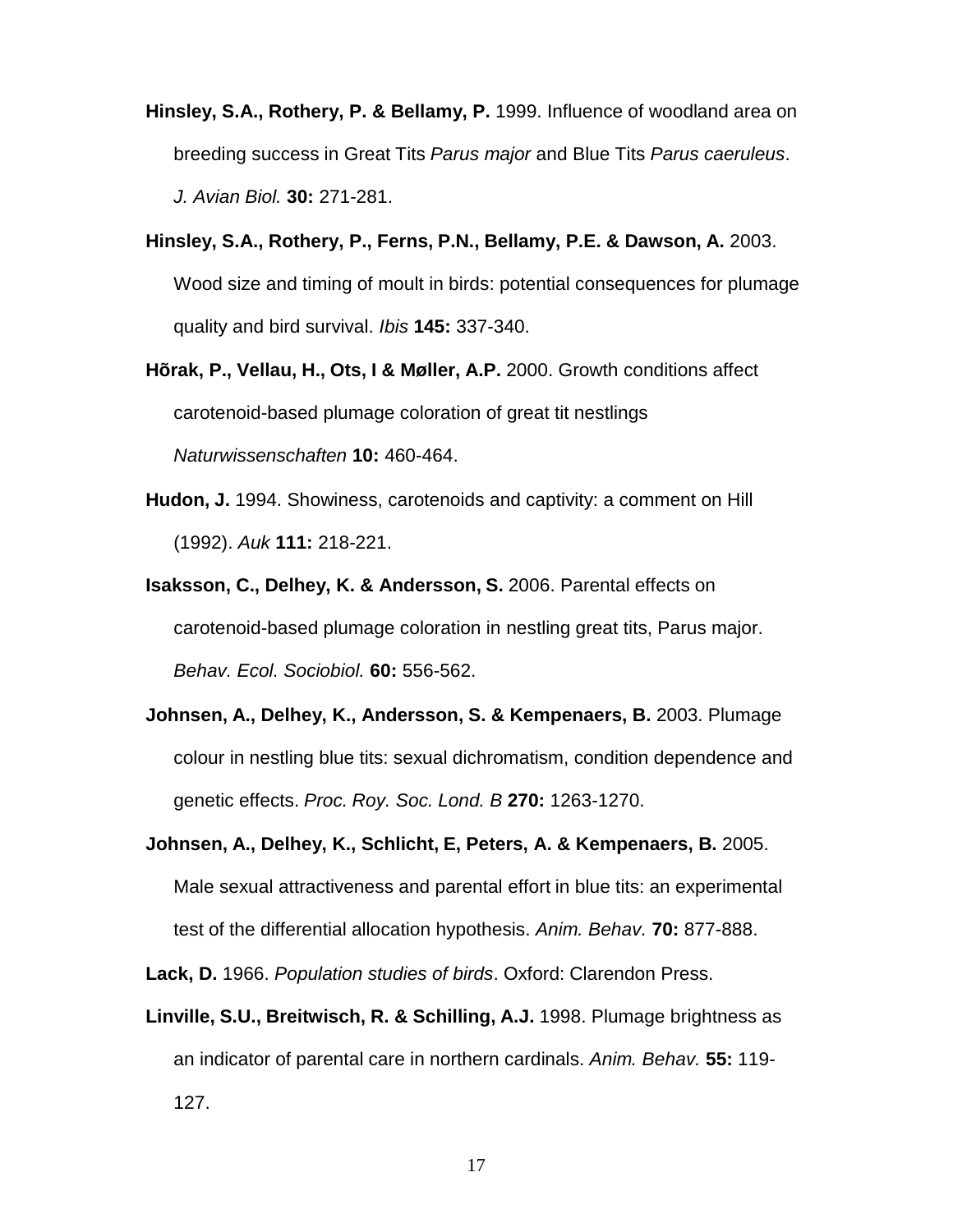- **McGraw, K.J., Hill, G.E., Stradi, R. & Parker R.S.** 2002. The effect of dietary carotenoid access on sexual dichromatism and plumage pigment composition in the American goldfinch. *Comp. Biochem Physiol. B* **131:** 261- 269.
- **Newton, I.** 1966. The moult of the bullfinch *Pyrrula pyrrhula*. *Ibis* **108:** 41-67.
- **Nilsson, J.-Å. & Svensson, E.** 1996. The cost of reproduction: a new link between current reproductive effort and future reproductive success. *Proc. Roy. Soc. Lond. B* **263:** 711-714.
- **Partali, V., Liaaen-Jensen, S., Slagsvold, T. & Lifjeld, J.T.** 1987. Carotenoids in food chain studies - II. The food chain of *Parus* spp. monitored by carotenoid analysis. *Comp. Biochem. Physiol.* **87B:** 885-888.
- **Rymkevich, T.A. & Bojarinova, J.G.** 1996. Variation in the extent of postjuvenile moult in the Great Tit near Lake Ladoga (Russia). *Bird Study* **43:** 47-59.
- **Seel, D.C.** 1976. Moult in five species of Corvidae in Britain. *Ibis* **118:** 491-536.
- **Senar, J.C. & Escobar, D.** 2002. Carotenoid derived plumage coloration in the siskin *Carduelis spinus* is related to foraging ability. *Avian Science* **2:** 19-24.
- **Senar, J.C., Figuerola, J. & Pascual, J.** 2002. Brighter yellow blue tits make better parents. *Proc. Roy. Soc. Lond. B*, **269**: 257-261.
- **Slagsvold,T. & Lifjeld, J.T.** 1985. Variation in plumage colour of the Great Tit *Parus major* in relation to habitat, season and food. *J. Zool. Lond. A* **206**: 321-328.
- **Svensson. L.** 1992. *Identification Guide to European Passerines*. Thetford: British Trust for Ornithology.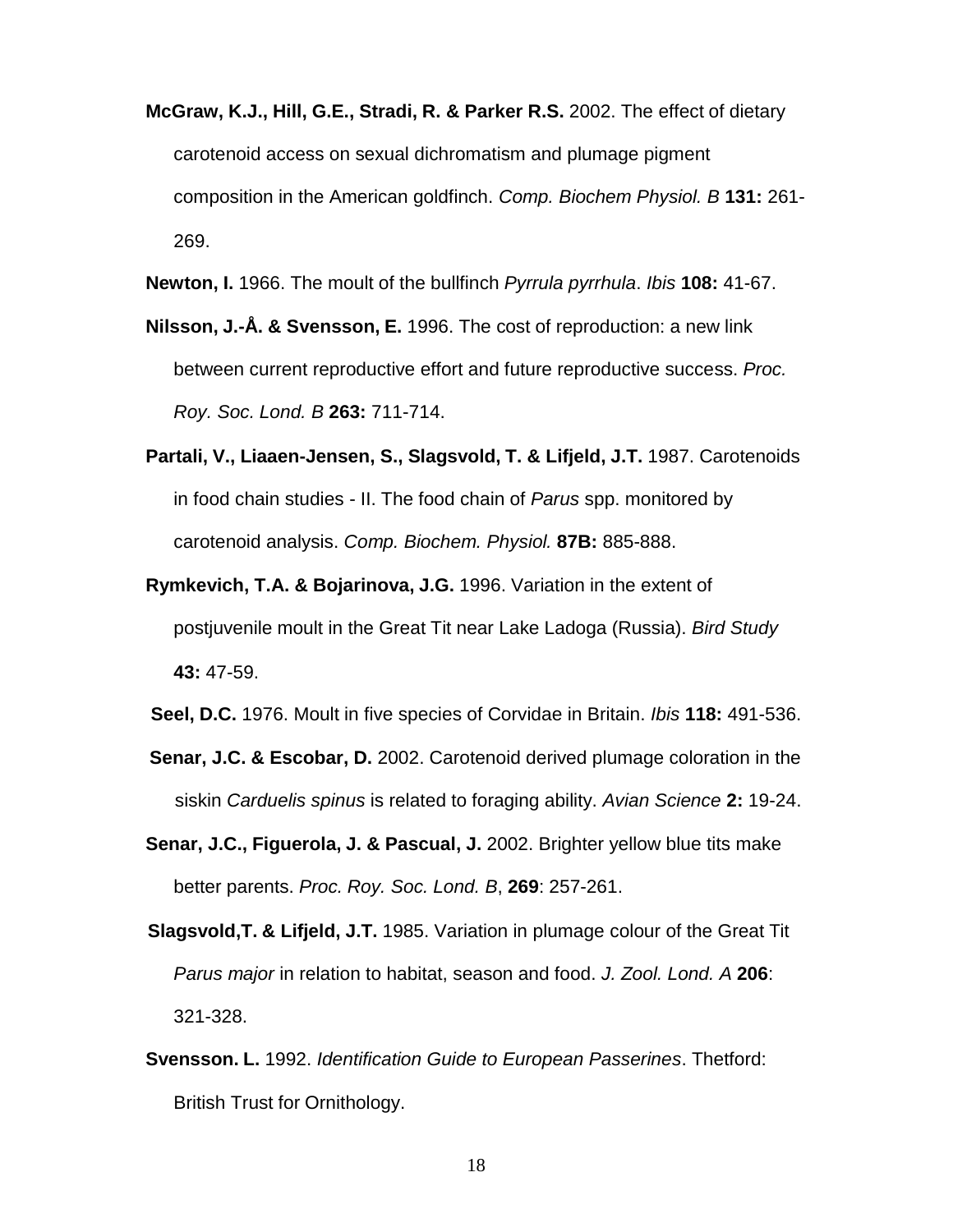## **Supplementary material**

**Table 2.** Mean ± SD flank colour parameters in different groups of Blue and Great Tits, regardless of whether these groups differed significantly or not (sample size in round brackets, range in square brackets).

**Table 3.** ANOVAs of flank colour parameters.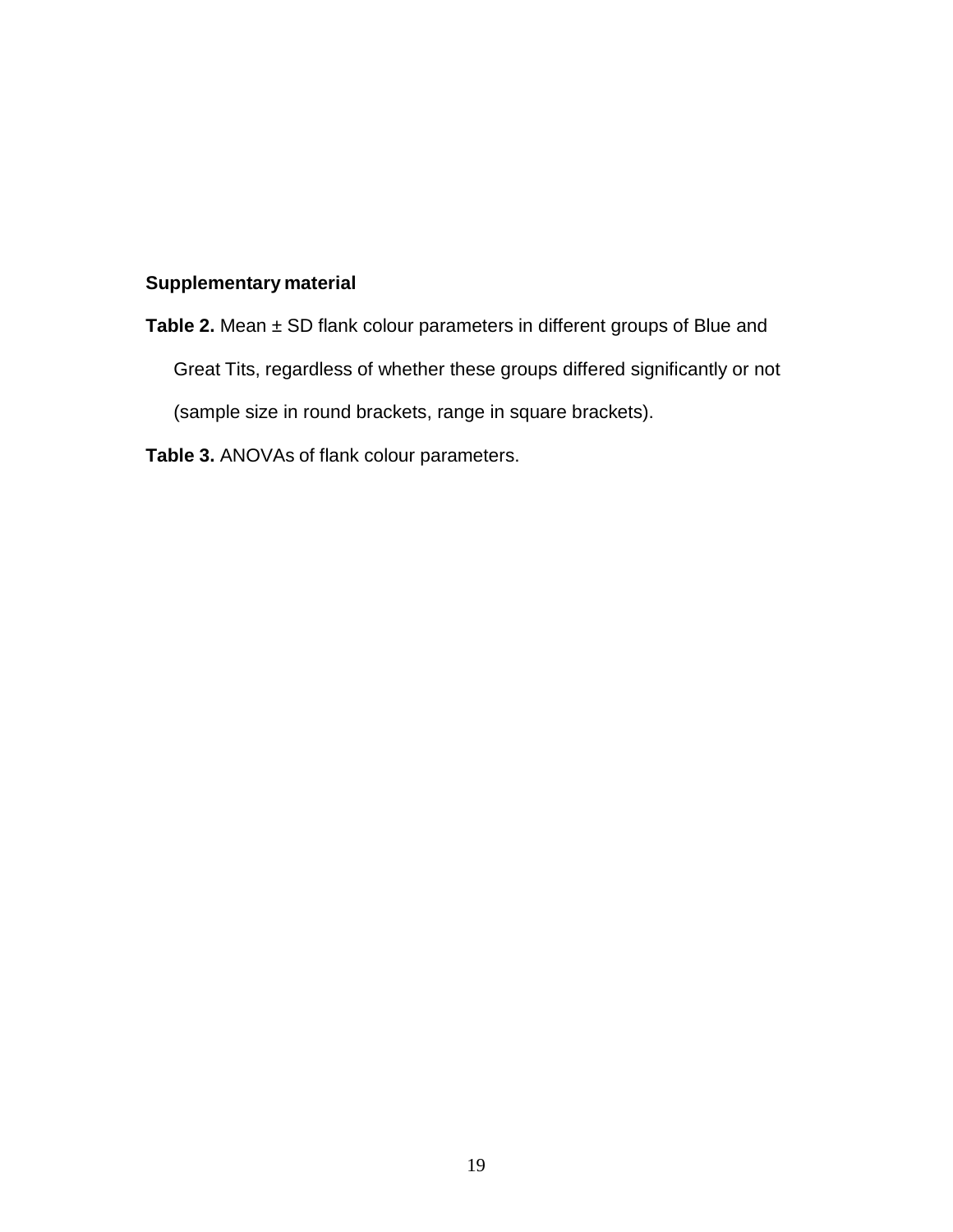**Table 1.** Statistically significant differences in flank colour parameters between different groups of Blue and Great Tits, based on ANOVAs (see text for significant test results, and *supp mat* for all tests and a complete breakdown by age, sex and habitat). Categories that do not differ significantly have been combined in this table (sample size in brackets).

| Species          | Parameter | Age      | Sex    | Habitat quality | Mean $\pm$ SD (n)      |
|------------------|-----------|----------|--------|-----------------|------------------------|
| <b>Blue Tit</b>  | Chroma    | Adult    |        |                 | $25.5 \pm 4.3$ (115)   |
|                  |           | Juvenile |        |                 | $23.3 \pm 4.5$ (112)   |
|                  | Hue       |          | Male   | Large woods     | $102.4 \pm 1.1$ (59)   |
|                  |           |          |        | Small woods     | $102.1 \pm 1.1$ (4350) |
|                  |           |          | Female | Large woods     | $100.8 \pm 1.3$ (75)   |
|                  |           |          |        | Small woods     | $100.2 \pm 1.1$ (56)   |
|                  | Lightness |          | Male   |                 | $51.7 \pm 2.1$ (101)   |
|                  |           |          | Female |                 | $53.1 \pm 2.3$ (124)   |
| <b>Great Tit</b> | Chroma    | Adult    | Male   |                 | $36.6 \pm 4.5$ (24)    |
|                  |           |          | Female |                 | $34.5 \pm 2.7$ (30)    |
|                  |           | Juvenile | Male   |                 | $33.5 \pm 4.4$ (25)    |
|                  |           |          | Female |                 | $31.8 \pm 3.6$ (33)    |
|                  | Hue       |          | Male   | Large woods     | $100.1 \pm 1.0$ (28)   |
|                  |           |          |        | Small woods     | $99.2 \pm 1.2$ (21)    |
|                  |           |          | Female | Large woods     | $98.4 \pm 1.0$ (32)    |
|                  |           |          |        | Small woods     | $97.8 \pm 1.2$ (31)    |
|                  | Lightness |          | Male   | Large woods     | $64.1 \pm 3.0$ (28)    |
|                  |           |          |        | Small woods     | $62.0 \pm 3.3$ (21)    |
|                  |           |          | Female | Large woods     | $61.3 \pm 2.3$ (32)    |
|                  |           |          |        | Small woods     | $60.1 \pm 2.5$ (31)    |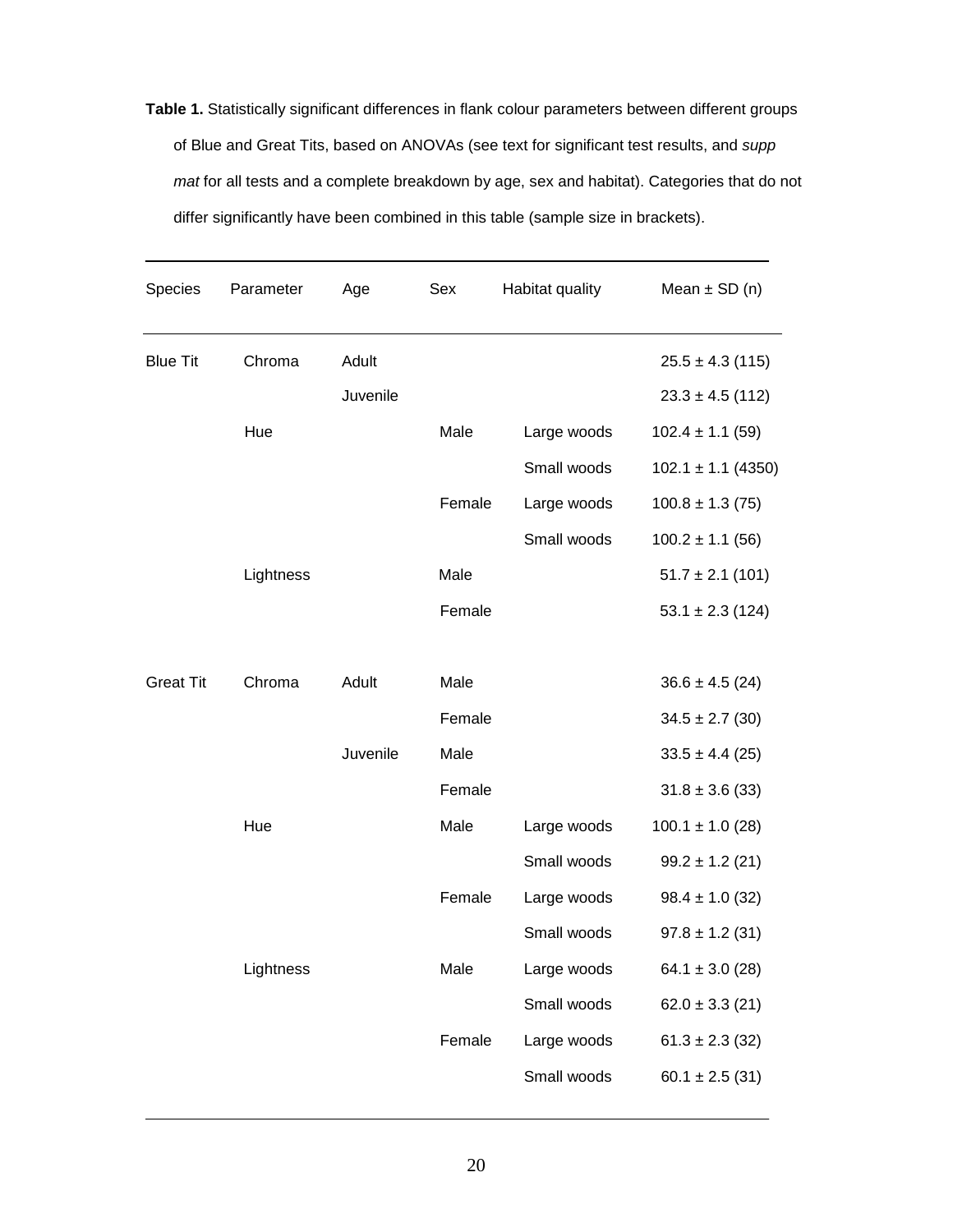#### FIGURE CAPTIONS

**Figure 1.** Degree of saturation (chroma) of the yellow flanks of Blue Tits that moulted at different speeds in the laboratory (means with se bars). Fast moulters were significantly less colourful than slow moulters  $(t_7 = -4.75, P < 0.010)$ .

**Figure 2.** Dry weights of caterpillar flesh (means with se bars) represented by the number of pairs of measured caterpillar jaws per gram dry weight of nestling faeces collected from Blue and Great Tit nests in habitats of different quality. More caterpillar flesh was consumed in large woods in both species, but the difference was only significant in Great Tits (one-tailed paired *t*tests on yearly means, Blue Tit,  $t_6 = 1.10$ ,  $P > 0.200$ ; Great Tit,  $t_6 = 2.54$ ,  $P = 0.010$ -0.025).

**Figure 3.** Significant assortative pairing on the basis of flank coloration in Blue and Great Tits (after removing the significant age and wood effects in Table 1). The major axis regression line is shown (slope  $= 1.08$  in Blue Tits, and 0.86 in Great Tits).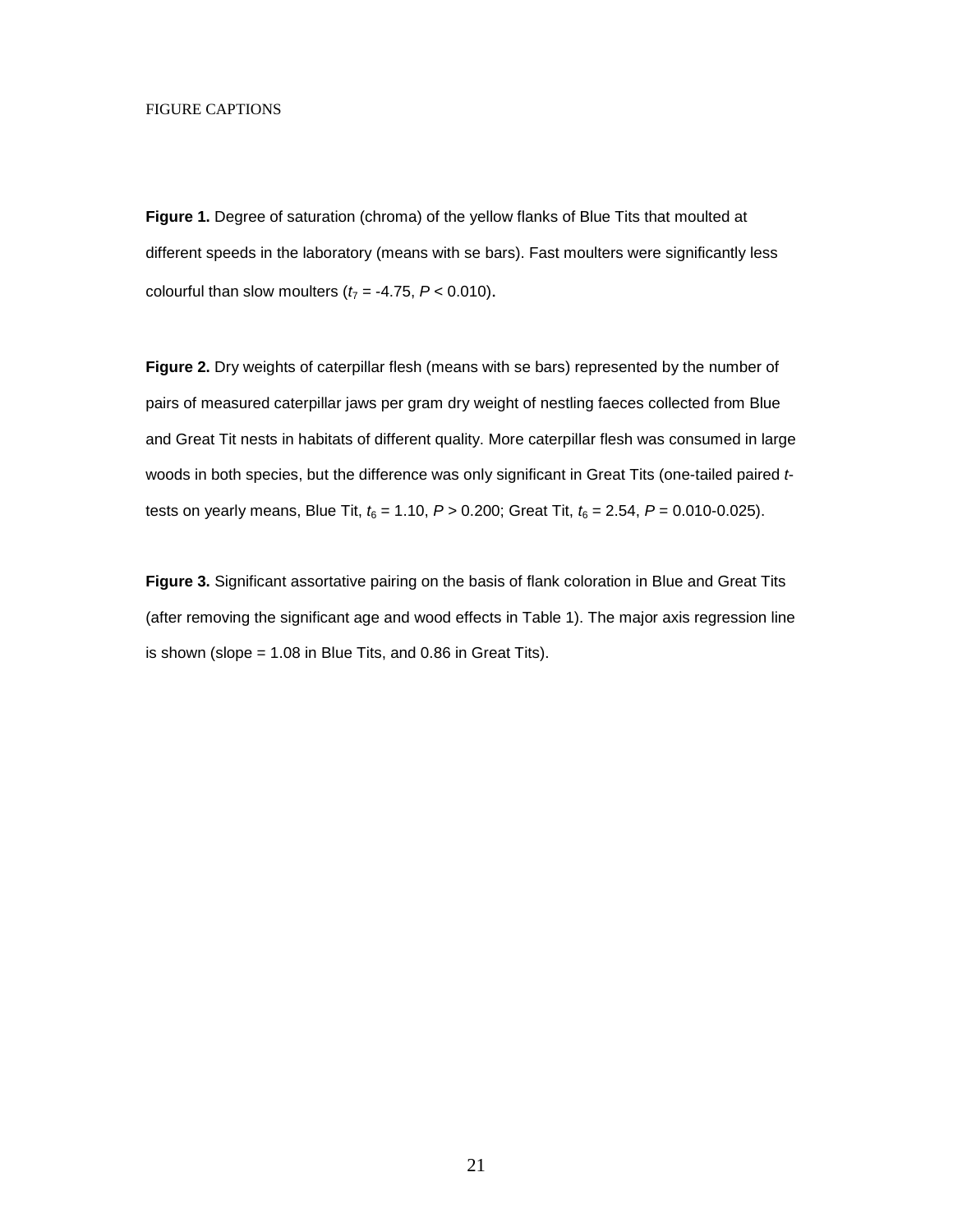**Table 2.** Mean ± SD flank colour parameters in different groups of Blue and Great Tits, regardless of whether these

groups differed significantly or not (sample size in round brackets, range in square brackets).

| <b>Species</b>   | Parameter | Age      | Sex    | Habitat quality                           | Mean $\pm$ SD (n) [range]                                                                                   |
|------------------|-----------|----------|--------|-------------------------------------------|-------------------------------------------------------------------------------------------------------------|
| <b>Blue Tit</b>  | Chroma    | Adult    | Male   | Large woods<br>Small woods                | $25.1 \pm 4.2$ (31) [13.6-33.1]<br>$26.2 \pm 3.9$ (24) [17.9-32.6]                                          |
|                  |           |          | Female | Large woods<br>Small woods                | $25.0 \pm 4.5$ (36) [14.1-32.2]<br>$26.3 \pm 4.5$ (24) [16.4-35.5]                                          |
|                  |           | Juvenile | Male   | Large woods<br>Small woods                | $23.9 \pm 4.7$ (28) [13.3-35.3]<br>$24.9 \pm 4.2$ (19) [17.7-34.9]                                          |
|                  |           |          | Female | Large woods                               | $22.9 \pm 3.6$ (39) [15.4-30.0]                                                                             |
|                  | Hue       | Adult    | Male   | Small woods<br>Large woods<br>Small woods | $21.8 \pm 5.3$ (26) [14.0-29.8]<br>$102.7 \pm 1.1$ (31) [100.0-104.8]<br>$102.2 \pm 1.2$ (24) [100.5-104.1] |
|                  |           |          | Female | Large woods<br>Small woods                | $100.8 \pm 1.3$ (36) [97.5-102.6]<br>$100.2 \pm 1.1$ (24) [98.3-102.5]                                      |
|                  |           | Juvenile | Male   | Large woods<br>Small woods                | $102.2 \pm 1.0$ (28) [100.3-104.3]<br>$102.0 \pm 1.1$ (19) [100.2-103.9]                                    |
|                  |           |          | Female | Large woods<br>Small woods                | $100.8 \pm 1.3$ (39) [98.5-104.9]<br>$100.3 \pm 1.2$ (26) [97.7-104.0]                                      |
|                  | Lightness | Adult    | Male   | Large woods<br>Small woods                | $51.5 \pm 2.0$ (31) [47.8-56.5]<br>$51.3 \pm 1.6$ (24) [47.9-54.2]                                          |
|                  |           |          | Female | Large woods<br>Small woods                | $53.8 \pm 2.1$ (36) [48.9-57.2]<br>$53.1 \pm 2.6$ (24) [48.0-57.9]                                          |
|                  |           | Juvenile | Male   | Large woods<br>Small woods                | $51.4 \pm 1.9$ (28) [47.5-55.8]<br>$52.4 \pm 2.5$ (19) [47.3-57.0]                                          |
|                  |           |          | Female | Large woods<br>Small woods                | $52.8 \pm 2.2$ (39) [47.2-57.5]<br>$52.7 \pm 2.4$ (26) [48.3-57.5]                                          |
| <b>Great Tit</b> | Chroma    | Adult    | Male   | Large woods                               | $37.3 \pm 4.4$ (16) [27.4-44.2]                                                                             |
|                  |           |          | Female | Small woods<br>Large woods                | $35.2 \pm 4.7$ (8) [28.9-44.3]<br>$35.5 \pm 2.6$ (19) [30.9-39.9]                                           |
|                  |           | Juvenile | Male   | Small woods<br>Large woods<br>Small woods | $32.8 \pm 1.9$ (11) [29.4-35.5]<br>$33.7 \pm 4.3$ (12) [29.7-45.9]<br>$33.3 \pm 4.7$ (13) [25.3-42.4]       |
|                  |           |          | Female | Large woods<br>Small woods                | $31.4 \pm 3.5$ (13) [25.8-37.1]<br>$32.0 \pm 3.7$ (20) [24.7-38.2]                                          |
|                  | Hue       | Adult    | Male   | Large woods<br>Small woods                | $100.0 \pm 1.1$ (16) [97.3-102.3]<br>$99.4 \pm 1.1$ (8) [97.4-100.6]                                        |
|                  |           |          | Female | Large woods<br>Small woods                | $98.3 \pm 0.8$ (19) [96.6-100.3]<br>$97.6 \pm 0.8$ (11) [96.2-98.9]                                         |
|                  |           | Juvenile | Male   | Large woods<br>Small woods                | $100.2 \pm 1.0$ (12) [98.4-101.7]<br>$99.1 \pm 1.3$ (13) [97.4-102.1]                                       |
|                  |           |          | Female | Large woods<br>Small woods                | $98.6 \pm 1.1$ (13) [96.6-100.0]<br>$98.0 \pm 1.4$ (20) [96.6-101.6]                                        |
|                  | Lightness | Adult    | Male   | Large woods<br>Small woods                | $64.3 \pm 2.7$ (16) [59.8-69.3]<br>$62.2 \pm 3.3$ (8) [58.3-68.7]                                           |
|                  |           |          | Female | Large woods<br>Small woods                | $61.8 \pm 2.3$ (19) [58.2-66.7]<br>$58.9 \pm 2.6$ (11) [55.7-62.5]                                          |
|                  |           | Juvenile | Male   | Large woods<br>Small woods                | $63.7 \pm 3.4$ (12) [60.3-69.8]<br>$61.8 \pm 3.4$ (13) [56.5-66.2]                                          |
|                  |           |          | Female | Large woods<br>Small woods                | $60.7 \pm 2.4$ (13) [56.9-64.6]<br>$60.8 \pm 2.1$ (20) [57.2-64.5]                                          |
|                  |           |          |        |                                           |                                                                                                             |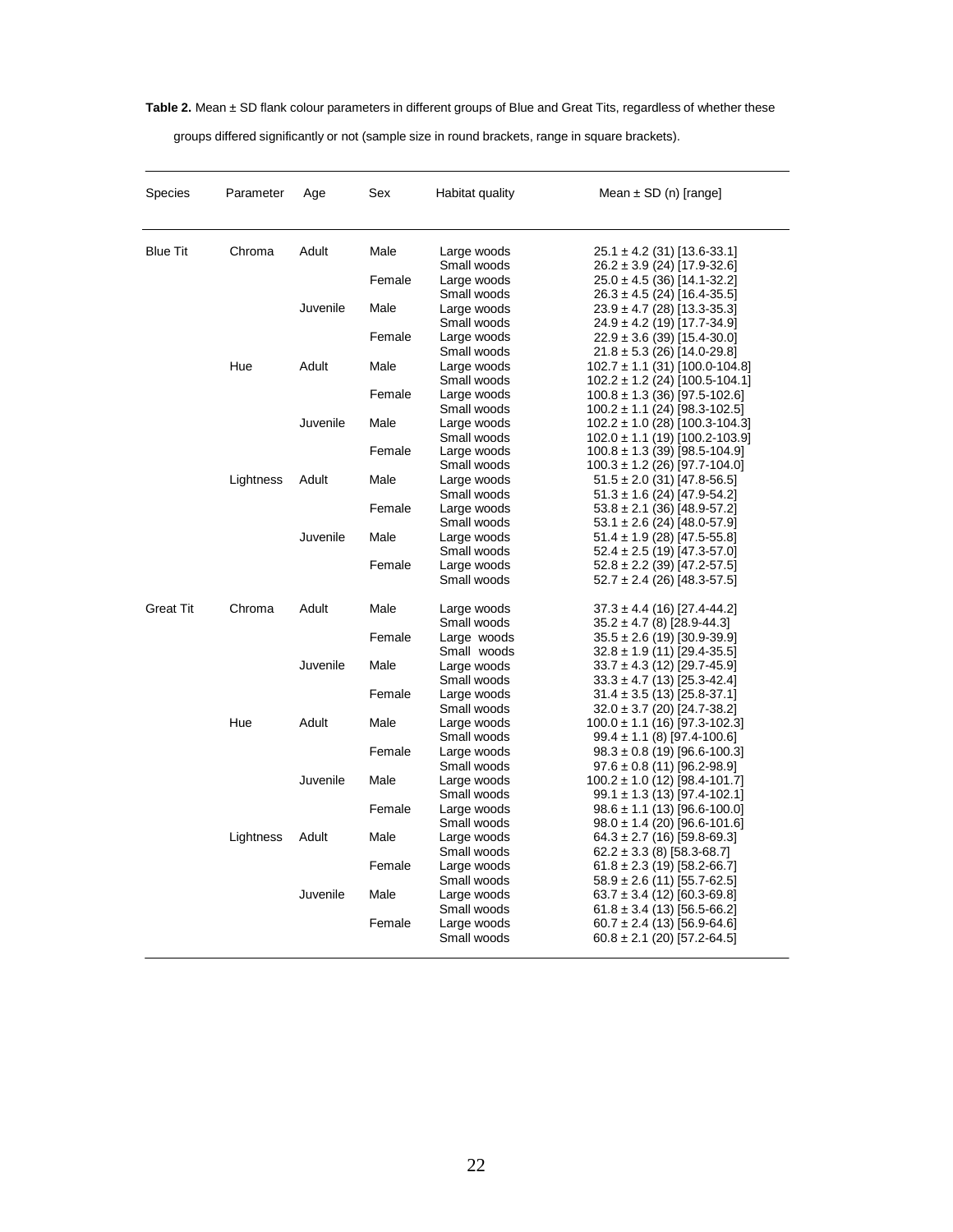| Species          | Colour parameter | Explanatory variable                   | F             | df               | P                  |
|------------------|------------------|----------------------------------------|---------------|------------------|--------------------|
| <b>Blue Tit</b>  | Chroma           | Year<br>Sex                            | 1.52<br>1.90  | 5, 200<br>1,200  | >0.100<br>>0.100   |
|                  |                  | Age                                    | 10.81         | 1,200            | 0.001              |
|                  |                  | Wood                                   | 0.29          | 1, 200           | >0.100             |
|                  |                  | Year $\times$ Sex<br>Year $\times$ Age | 1.25<br>2.10  | 5, 200<br>5, 200 | >0.100<br>0.067    |
|                  |                  | Year $\times$ Wood                     | 1.48          | 5, 200           | >0.100             |
|                  |                  | $Sex \times Age$                       | 2.72          | 1, 200           | 0.100              |
|                  |                  | $Sex \times Wood$                      | 0.43          | 1, 200           | >0.100             |
|                  |                  | $Age \times Wood$                      | 0.94          | 1,200            | >0.100             |
|                  | Hue              | Year                                   | 1.36          | 5, 200           | >0.100             |
|                  |                  | Sex<br>Age                             | 86.65<br>0.29 | 1,200<br>1, 200  | < 0.0005<br>>0.100 |
|                  |                  | Wood                                   | 10.38         | 1,200            | 0.001              |
|                  |                  | Year $\times$ Sex                      | 0.46          | 5, 200           | >0.100             |
|                  |                  | Year $\times$ Age                      | 0.30          | 5, 200           | >0.100             |
|                  |                  | Year $\times$ Wood                     | 0.86          | 5, 200           | >0.100             |
|                  |                  | $Sex \times Age$                       | 1.76          | 1,200            | >0.100             |
|                  |                  | $Sex \times Wood$                      | 0.31          | 1,200            | >0.100             |
|                  | Lightness        | $Age \times Wood$<br>Year              | 0.12<br>2.36  | 1,200<br>5, 200  | >0.100<br>0.041    |
|                  |                  | Sex                                    | 20.05         | 1,200            | < 0.0005           |
|                  |                  | Age                                    | 1.02          | 1,200            | >0.100             |
|                  |                  | Wood                                   | 0.06          | 1,200            | >0.100             |
|                  |                  | Year $\times$ Sex                      | 0.86          | 5, 200           | >0.100             |
|                  |                  | Year $\times$ Age                      | 2.21          | 5, 200           | 0.054              |
|                  |                  | Year $\times$ Wood<br>$Sex \times Age$ | 4.30<br>2.04  | 5, 200<br>1, 200 | 0.001<br>>0.100    |
|                  |                  | $Sex \times Wood$                      | 1.56          | 1,200            | >0.100             |
|                  |                  | $Age \times Wood$                      | 1.15          | 1, 200           | >0.100             |
| <b>Great Tit</b> | Chroma           | Year                                   | 0.26          | 2, 97            | >0.100             |
|                  |                  | Sex                                    | 8.03          | 1,97             | 0.006              |
|                  |                  | Age<br>Wood                            | 11.75<br>2.97 | 1,97<br>1, 97    | 0.001<br>0.088     |
|                  |                  | Year $\times$ Sex                      | 1.53          | 2, 97            | >0.100             |
|                  |                  | Year $\times$ Age                      | 1.08          | 2, 97            | >0.100             |
|                  |                  | Year $\times$ Wood                     | 1.47          | 2, 97            | >0.100             |
|                  |                  | $Sex \times Age$                       | 0.03          | 1,97             | >0.100             |
|                  |                  | $Sex \times Wood$                      | 0.21          | 1,97             | >0.100             |
|                  |                  | $Age \times Wood$                      | 3.06          | 1, 97            | 0.083              |
|                  | Hue              | Year<br>Sex                            | 0.03<br>42.79 | 2, 97<br>1,97    | >0.100<br>< 0.0005 |
|                  |                  | Age                                    | 0.51          | 1,97             | 0.002              |
|                  |                  | Wood                                   | 10.01         | 1, 97            | 0.002              |
|                  |                  | Year $\times$ Sex                      | 0.38          | 2, 97            | >0.100             |
|                  |                  | Year $\times$ Age                      | 0.72          | 2, 97            | >0.100             |
|                  |                  | Year $\times$ Wood                     | 1.66          | 2, 97<br>1,97    | >0.100             |
|                  |                  | $Sex \times Age$<br>$Sex \times Wood$  | 0.22<br>0.38  | 1,97             | >0.100<br>>0.100   |
|                  |                  | $Age \times Wood$                      | 0.21          | 1,97             | >0.100             |
|                  | Lightness        | Year                                   | 0.78          | 2, 97            | >0.100             |
|                  |                  | Sex                                    | 14.75         | 1, 97            | < 0.0005           |
|                  |                  | Age                                    | 0.06          | 1, 97            | >0.100             |
|                  |                  | Wood                                   | 7.99          | 1, 97            | 0.006              |
|                  |                  | Year $\times$ Sex<br>Year $\times$ Age | 0.04<br>1.33  | 2, 97<br>2, 97   | >0.100<br>>0.100   |
|                  |                  | Year $\times$ Wood                     | 1.73          | 2, 97            | >0.100             |
|                  |                  | $Sex \times Age$                       | 0.55          | 1,97             | >0.100             |
|                  |                  | $Sex \times Wood$                      | 0.51          | 1,97             | >0.100             |
|                  |                  | $Age \times Wood$                      | 1.39          | 1,97             | >0.100             |
|                  |                  |                                        |               |                  |                    |

**Table 3.** ANOVAs of flank colour parameters. The maximum value of *P* indicating significance = 0.017 after Bonferroni correction.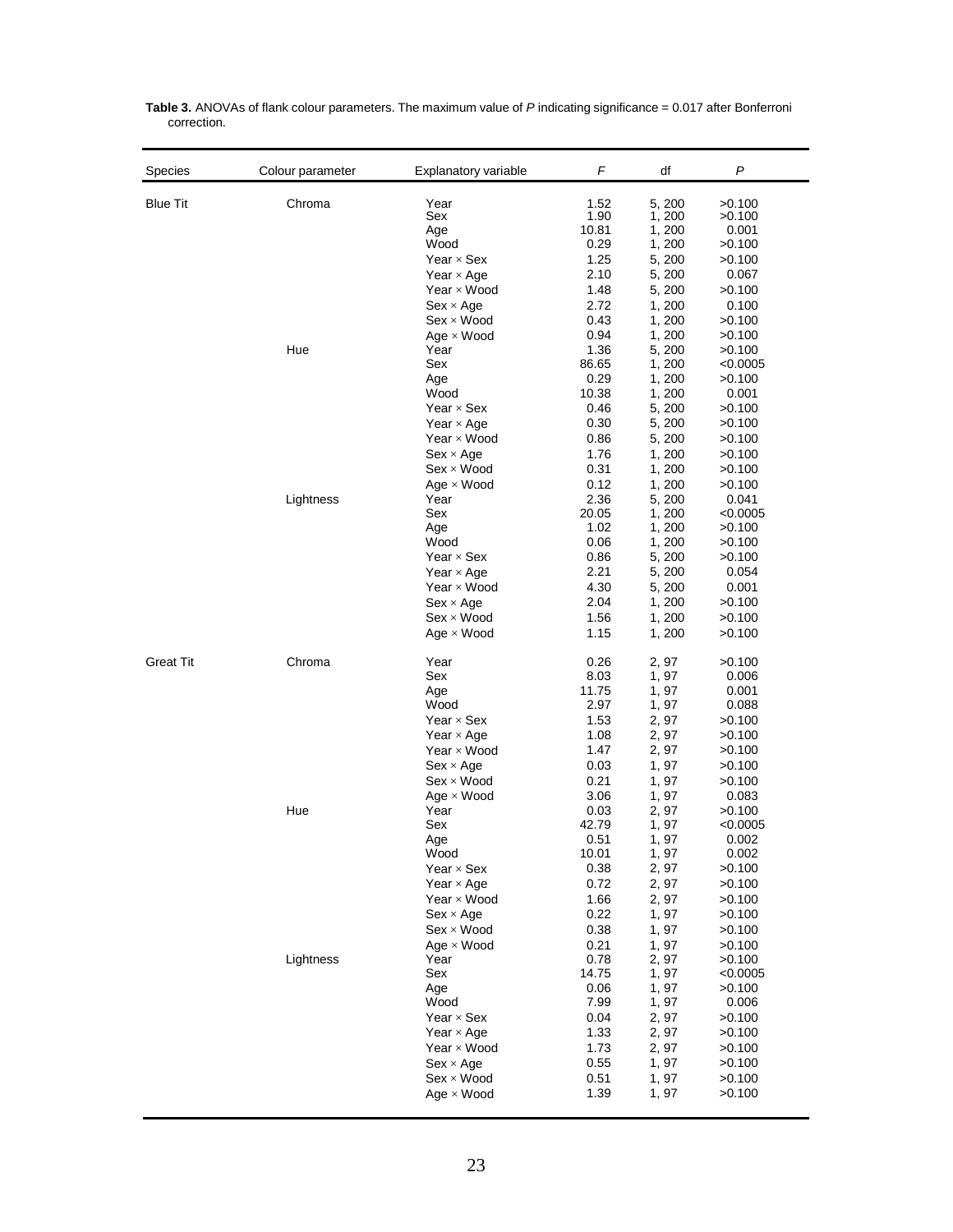

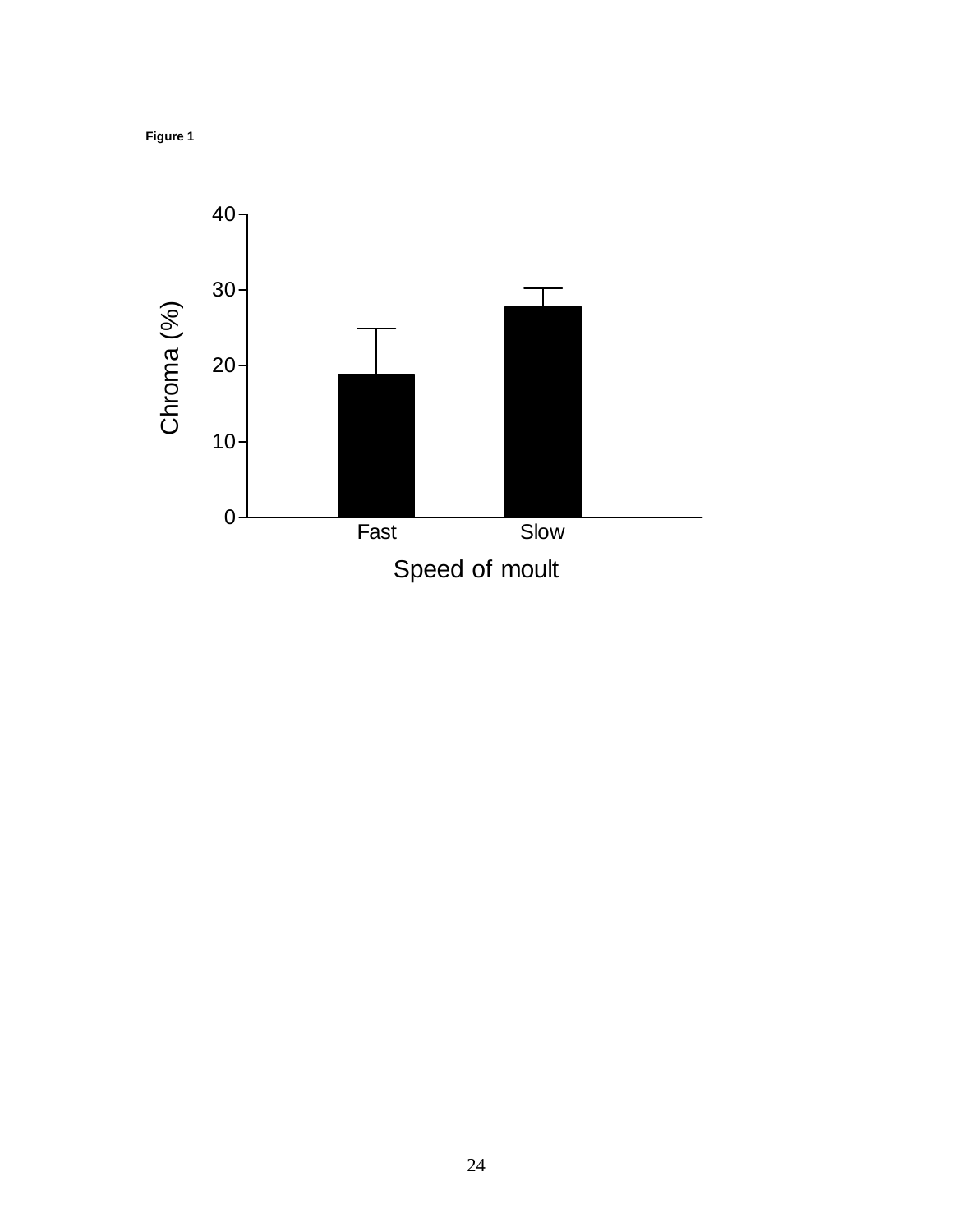